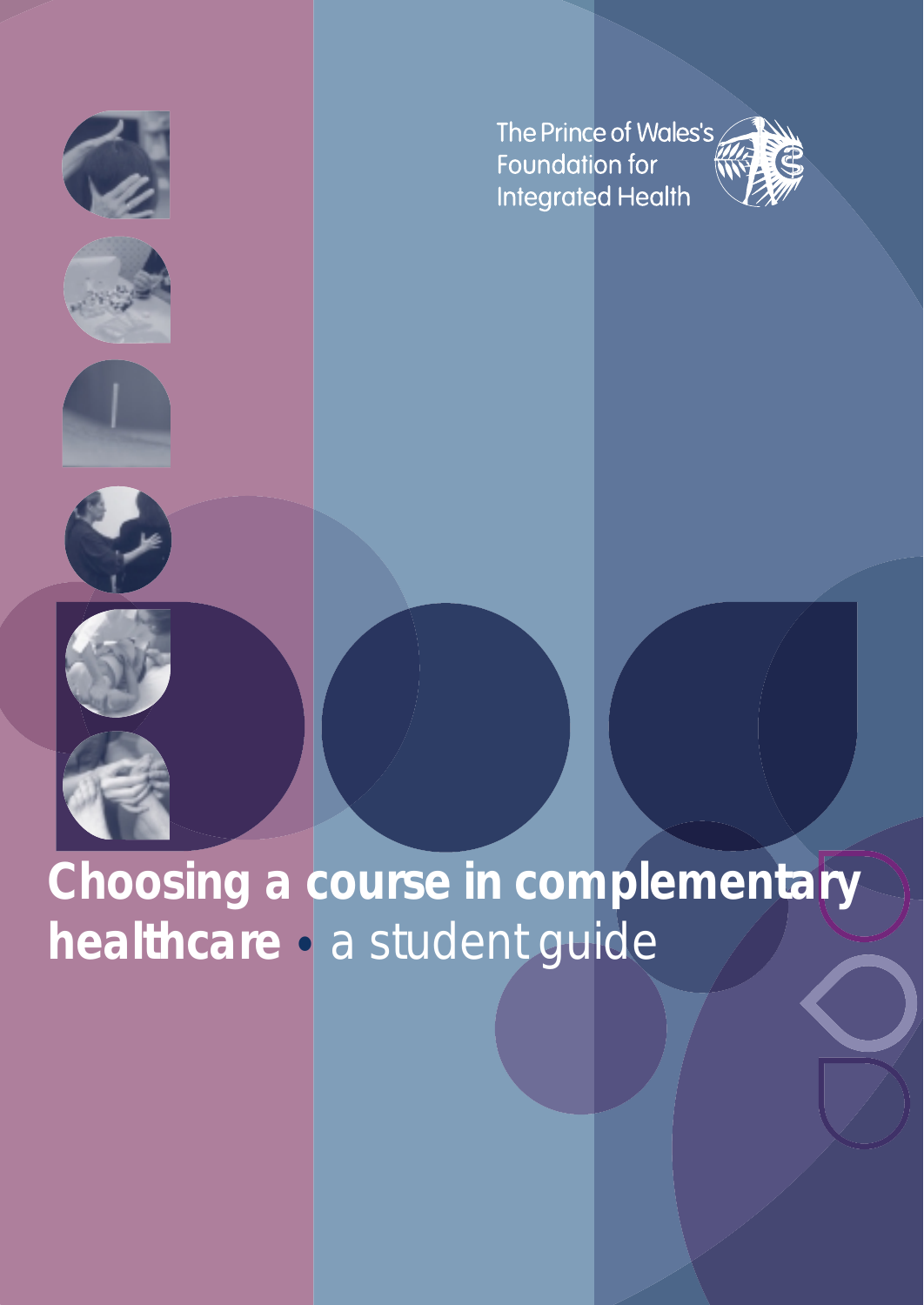# **Acknowledgements**

The following organisations and people were a valuable source of information and were included in the consultation process for this guide.

Rosie Andersen UK Reiki Federation Nikke Ariff The Bowen Therapists' European Register Angela Avis The Royal College of Nursing Complementary Therapies in Nursing Forum John Beney The Guild of Complementary Practitioners Gordon Brown The Department of Health Roger Coyle Qualifications and Curriculum Authority George Cunningham General Council for Massage Therapy Alison Denham National Institute of Medical Herbalists Michael Endacott Institute of Complementary Medicine Michael Fox The Prince of Wales's Foundation for Integrated Health Patty Hemingway Alliance of Registered Homeopaths Christine Johnson UK Reiki Federation Tom Lane Skills for Health Tom Litten General Shiatsu Council Jamie McDowell Society for Teachers of the Alexander Technique Michael McIntyre European Herbal Practitioners Association Heather Mole Vocational Training Charitable Trust Tim Naylor Yoga Therapy Forum Jackie Palmer Federation of Holistic Therapists Michael Pitillo Herbal Medicine Regulatory Working Group Christine Pond The Nutritional Therapy Forum Nicky Robinson Thames Valley University Doreen Sawyer UK Reiki Federation Wally Sharps **Vocational Training Charitable Trust** Ian Smith International Federation of Professional Aromatherapists Pat Turton The Reflexology Forum Angela Walker The Department of Health Maggy Wallace Council of Organisations Registering Homeopaths Michael Watson The General Osteopathic Council Lawrence West Aromatherapy Organisations Council John Wilks The Bowen Forum

The Prince of Wales's Foundation for Integrated Health Education and Training Working Group

Special thanks to Valerie Boyd, Tricia Darnell, Diana Dunrossil, Sally Hughes, Nichole Hussey, Pam Jack, Margot Pinder, Hazel Russo, Marianne Tavares, Georgia Theodorou, Anna Thomson, Eva Winter and to Claire Williams for their time and patience in reading through this and for their advice.

The Prince of Wales's Foundation for Integrated Health would like to thank the Department of Heath for their contribution towards the printing and distribution of this guide.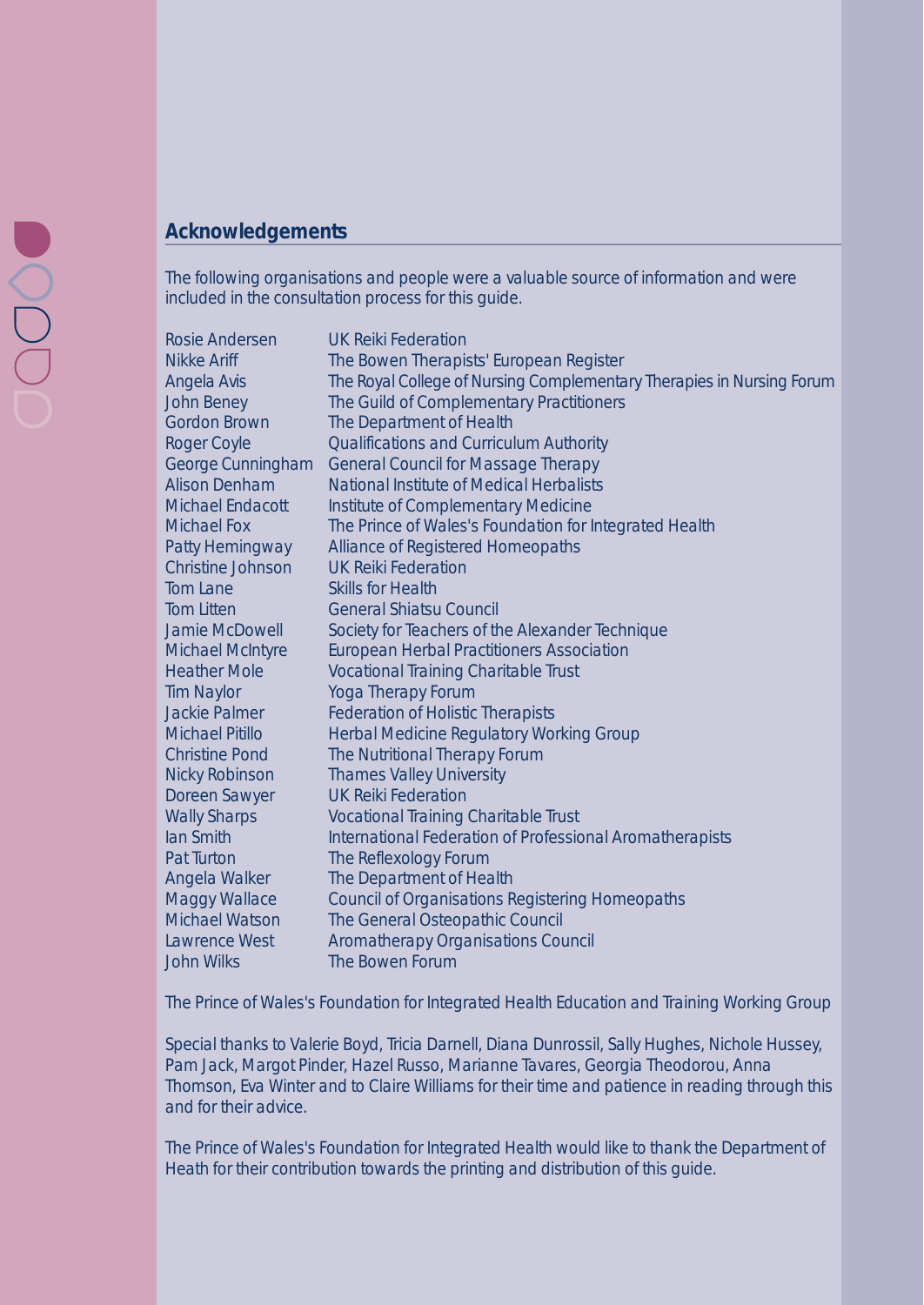The Prince of Wales's Foundation for **Integrated Health** 



# **Choosing a course in complementary healthcare** • a student guide

**Lorraine Williams**

**3**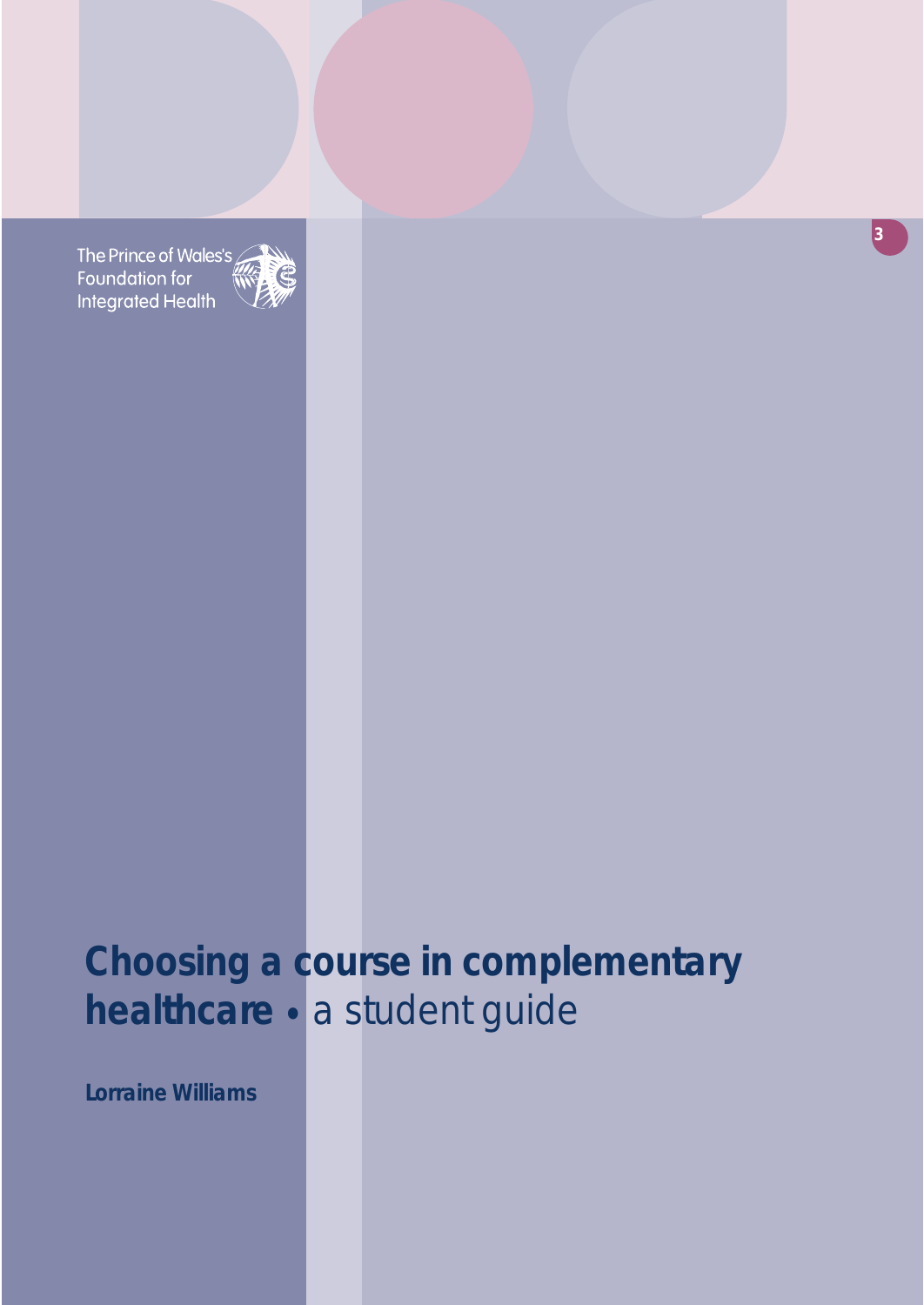**Choosing a course in complementary healthcare** • a student guide by Lorraine Williams

© The Prince of Wales's Foundation for Integrated Health, 2003

ISBN 0 9539453 4 0

All rights are reserved. Apart from any fair dealing for the purpose of private study, research, criticism or review, as permitted under the Copyright, Designs and Patent Act 1988, no part of this publication may be reproduced, stored or transmitted, in any form or by any means, without prior permission in writing of the publishers. Enquiries should be addressed to:

The Prince of Wales's Foundation for Integrated Health 12 Chillingworth Road London N7 8QJ 020 7619 6140

www.fihealth.org.uk email: info@fihealth.org.uk

#### Disclaimer

While every effort has been made to provide accurate information, the publishers do not assume and hereby disclaim any liability to any party for loss or damage caused by errors in this guide.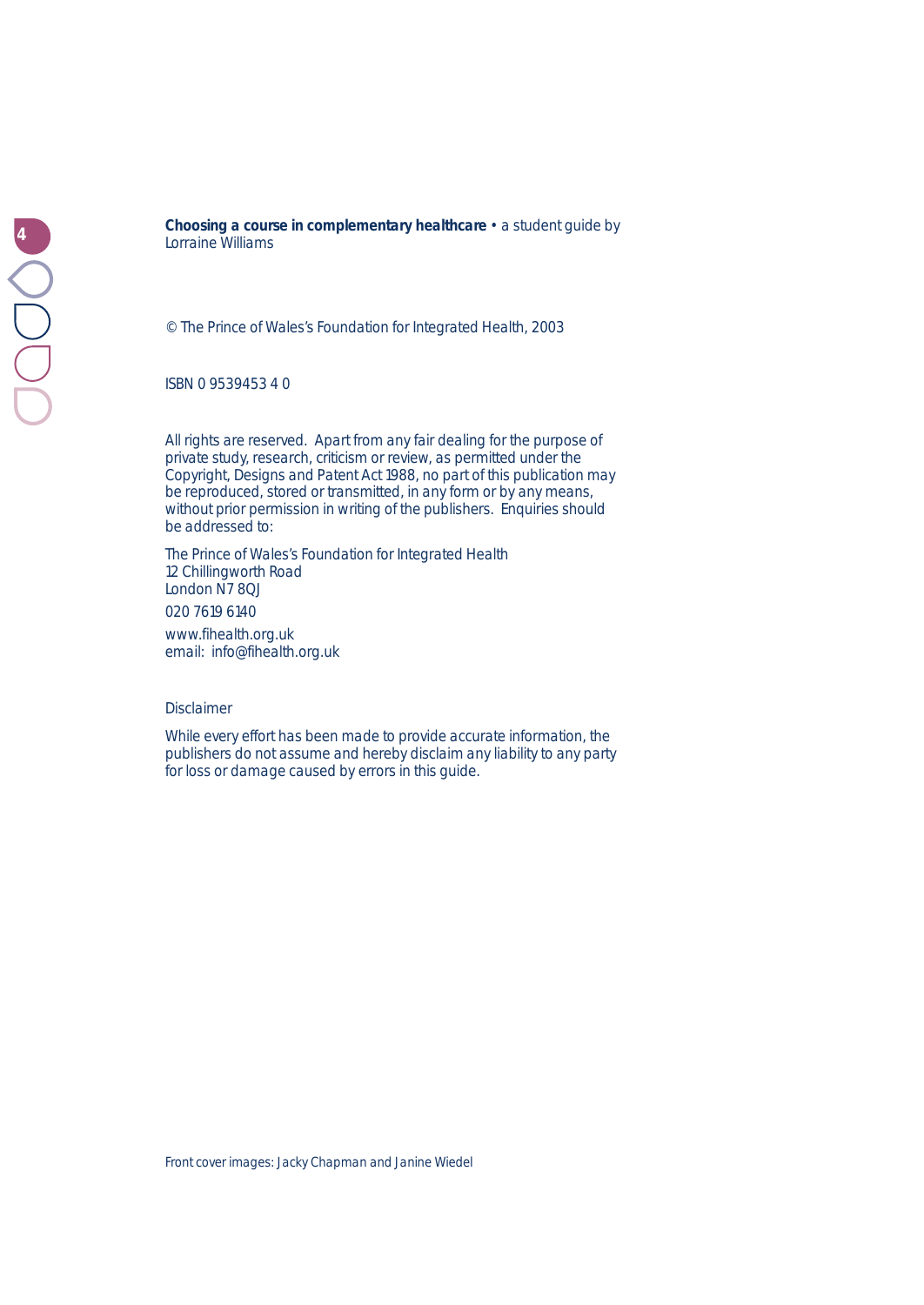# **CONTENTS**

| 1. | Introduction                                                                                                                                                                                                                                               |                                                                                  |  |
|----|------------------------------------------------------------------------------------------------------------------------------------------------------------------------------------------------------------------------------------------------------------|----------------------------------------------------------------------------------|--|
| 2. | Courses in complementary therapies                                                                                                                                                                                                                         |                                                                                  |  |
| 3. | Questions to ask before choosing a course                                                                                                                                                                                                                  |                                                                                  |  |
| 4. | Regulation of complementary healthcare                                                                                                                                                                                                                     |                                                                                  |  |
|    | 5. Therapies with developed systems of regulation<br>Statutorily regulated<br>Chiropractic<br>Osteopathy<br>Working towards statutory regulation<br>Acupuncture<br>Herbal medicine<br>Homeopathy                                                           | 19<br>19<br>19<br>20<br>21<br>22                                                 |  |
|    | 6. Other widely practised therapies<br>Alexander technique<br>Aromatherapy<br>Bowen therapy<br>Craniosacral therapy<br>Healing<br>Hypnotherapy<br>Massage therapy<br>Naturopathy<br>Nutritional therapy<br>Reflexology<br>Reiki<br>Shiatsu<br>Yoga therapy | 23<br>23<br>24<br>25<br>25<br>26<br>27<br>27<br>28<br>28<br>29<br>29<br>30<br>30 |  |
| 7. | Further sources of information                                                                                                                                                                                                                             | 31                                                                               |  |
|    | 8. References                                                                                                                                                                                                                                              | 35                                                                               |  |
| 9. | Appendices<br>Appendix A National qualifications framework excluding degrees<br>Appendix B Quick guide to choosing a course                                                                                                                                | 36<br>36<br>39                                                                   |  |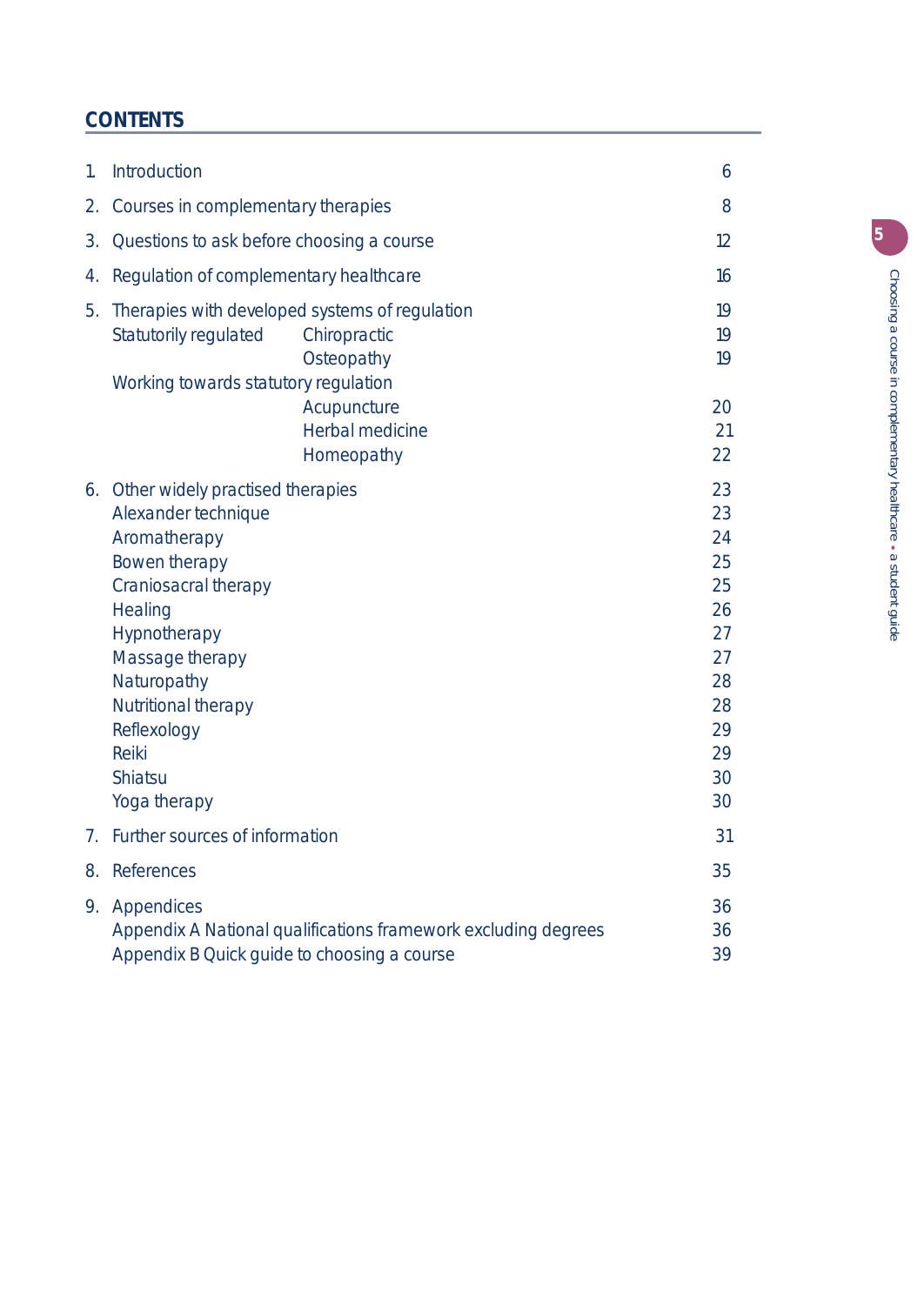# **1 INTRODUCTION**

# **Aims of this guide**

This guide aims to help prospective students of complementary healthcare to select a suitable training course for their needs. It does not contain a directory of courses but does give details of organisations you can contact for such information. Primarily intended for people who have little or no experience in the healthcare field, it will also be useful for other healthcare practitioners, such as nurses or midwives, who want to undertake some training in this increasingly popular area of healthcare. Most of the information contained in this guide is intended for those wanting to practise a particular therapy. The book outlines the current education and training situation in complementary healthcare and indicates how future developments in the regulation of this sector may affect training, qualifications and licence to practise. The guide will also be useful to teachers, careers advisors and colleges providing and developing courses in the complementary therapy field.

## **Background**

Complementary healthcare is sometimes described as complementary and alternative medicine, or CAM , and includes a variety of therapies and treatments. There are numerous courses and qualifications available, even within specific individual therapies, and it is often difficult to choose the most suitable course for those intending to practise. Courses range from short courses lasting a few hours, to full length university degrees; not all provide training to practitioner level. Indeed, for some therapies there is a lack of agreement over which courses provide an acceptable level of training for practitioner status. The recent House of Lords Select Committee report on *Complementary and Alternative Medicine*<sup>1</sup> highlighted this by concluding that training courses in complementary healthcare varied unacceptably in content, depth and duration. Over the next ten years this situation is likely to change, as courses and qualifications become more standardised, accredited and validated<sup>2</sup>.

The teaching of complementary healthcare has largely developed in the private sector, although there are a number of established courses in specific therapies available in many colleges of further education. More recently

<sup>1</sup> For a full discussion of the definition of CAM see the report of the House of Lords Select Committee on Science and Technology, *Complementary and Alternative Medicine*, Session 1999 – 2000, HL Paper 123. The Stationary Office, London:, 21 November 2000

<sup>2</sup> The terms standardised, accredited and validated refer to courses and qualifications being of equal value (depending on title), recognised by the particular professional body as meeting standards set and defined as fair and authentic for the level of the award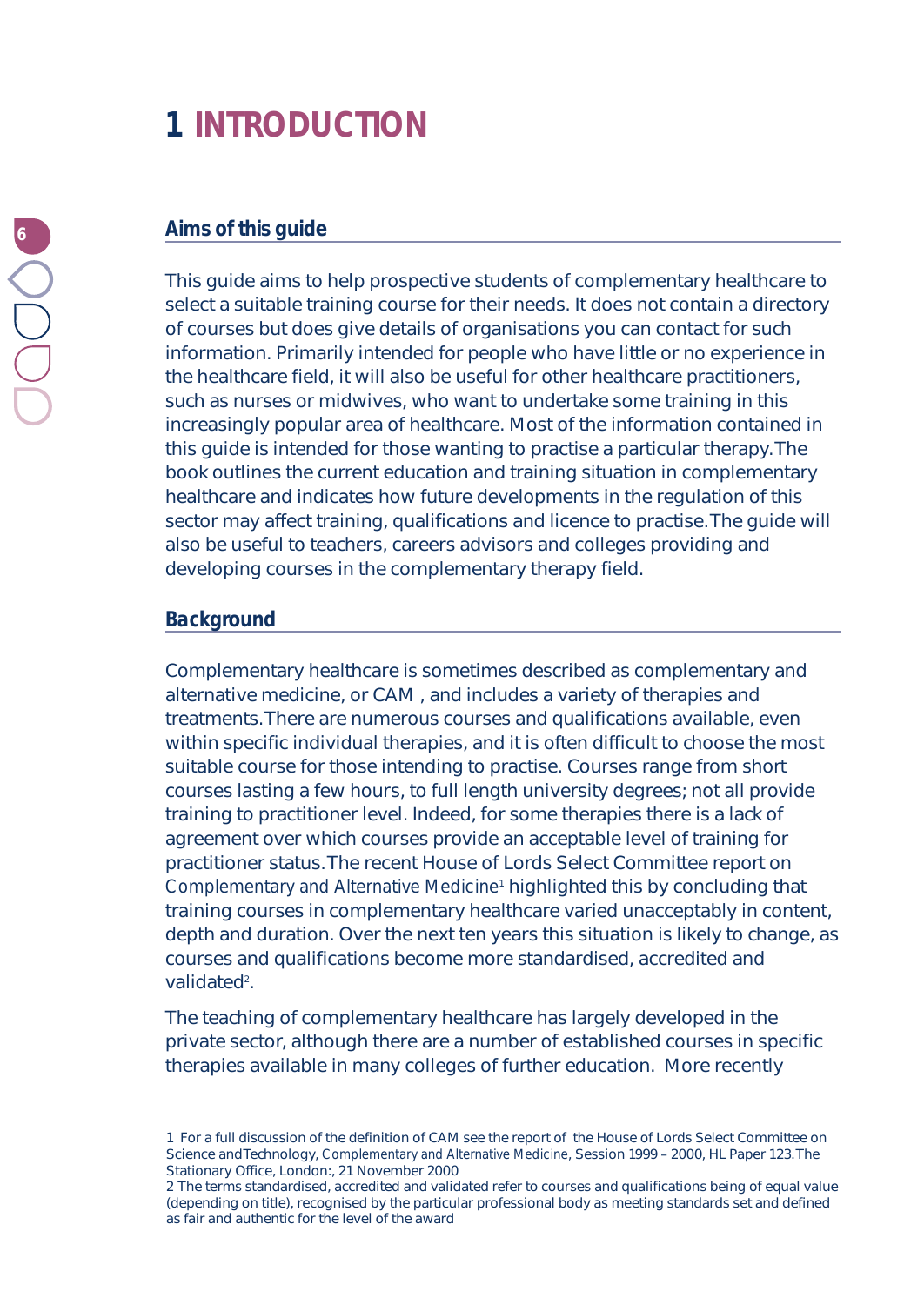courses have been introduced in UK universities. At present, accreditation or recognition of training establishments by the professional organisations representing many of the therapies, entry requirements and independent assessment of standards achieved are highly variable.

# **The practice of complementary healthcare**

Unlike many conventional healthcare practitioners such as nurses, doctors, midwives and radiographers, complementary therapists frequently work alone and unsupervised, with sole responsibility for the patients and clients in their care. Most of the work in this area is in private or self-employed practice and practitioners, who are registered with well organised professional associations, are required to understand and demonstrate ethical practice, to work within an agreed code of conduct and to an agreed professional standard. The practitioner may also need to understand practice management, marketing and accounts, much like any other business. Some therapies, such as massage, can be physically demanding, requiring detailed knowledge of self-care to prevent the possibility of injury.

It is therefore essential, to ensure safe and ethical practice, that the practitioner has undergone suitable training in all these areas and has registered with a professional organisation which will ensure continued standards of practice, through programmes of continuing professional development, as a requirement of registration. This guide gives information on how to seek out a suitable professional organisation that registers practitioners and on how to choose a suitable course to train in specific therapies.

# **Complementary therapies currently practised**

There are a large number of complementary therapies practised in the UK today. Much of this practice is either unregulated or voluntarily organised by a number of associations representing the interests of their member practitioners. Recently, with the support of The Prince of Wales's Foundation for Integrated Health, many of these professional membership groups have joined together to work towards forming a single regulatory body for their profession. See chapters 5 and 6 for further details of these organisations.

This guide includes only those therapies that have, or are in the process of developing, single regulatory bodies for their profession. These include the eight therapies most commonly used in the UK.<sup>3</sup> A brief description of the therapy, professional membership and contact details for the single bodies are given where applicable. The information is current at time of going to press but may change in the future. For up to date information contact The Prince of Wales's Foundation for Integrated Health.

**7**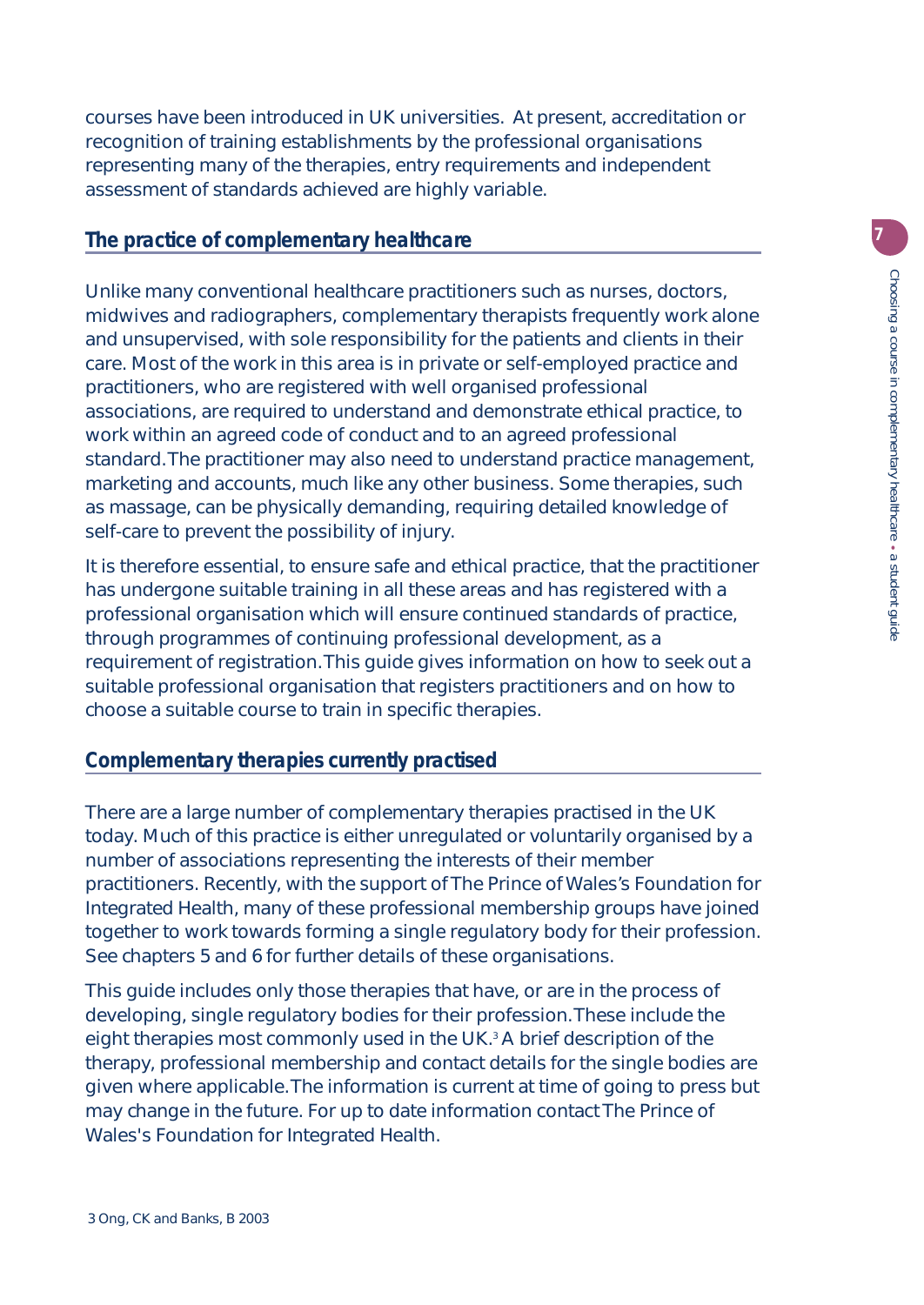# **2 COURSES IN COMPLEMENTARY THERAPIES**

There are a number of different types and levels of courses in complementary healthcare. Before commencing training it is important to think about the level of skill or expertise you want to acquire from a course, and how you wish to apply this knowledge and skill in practice.

# **Why are there different types of courses?**

Courses in complementary healthcare may have different aims. Five different levels have been identified.

#### **i) Practitioner level courses**

These equip the student to practise complementary healthcare in order to treat the general public and are commonly referred to as professional qualifications. They are often called diploma courses but could be degrees or higher national certificates instead. Some may be part of wider qualifications, for instance aromatherapy as part of a degree in health sciences. Others may be a degree or diploma in themselves, such as a BSc in herbal medicine. Some are defined by their vocational or occupational level, such as 'level 3' or 'level 4' (see information in Appendix A).

#### **ii) Academic theory level, such as a higher education diploma or degree**

These courses give the student an academic level of knowledge and understanding of complementary healthcare. They are often aimed at qualified health practitioners (conventional and complementary) who wish to further their general knowledge and understanding of complementary healthcare and do not always include professional training.

Often forming part of a degree in health studies, these courses are usually offered through a university. They may be available as a distance learning package, such as those offered by the Open University, which is currently developing a course module in complementary and alternative approaches to health issues. Qualified practitioners can use these courses as part of their continuing professional development programme. The courses would also be of interest to anyone wanting to gain a general critical awareness of complementary healthcare but who does not aim to practise the therapy, for instance healthcare managers, health promoters and environmental health officers.

**iii) Professional practice and development level**

These courses provide practitioners with specialised knowledge about their discipline, as part of professional development. They are aimed at qualified healthcare practitioners and are often offered as certificates in specialised practice, such as complementary therapies within palliative care, or as theory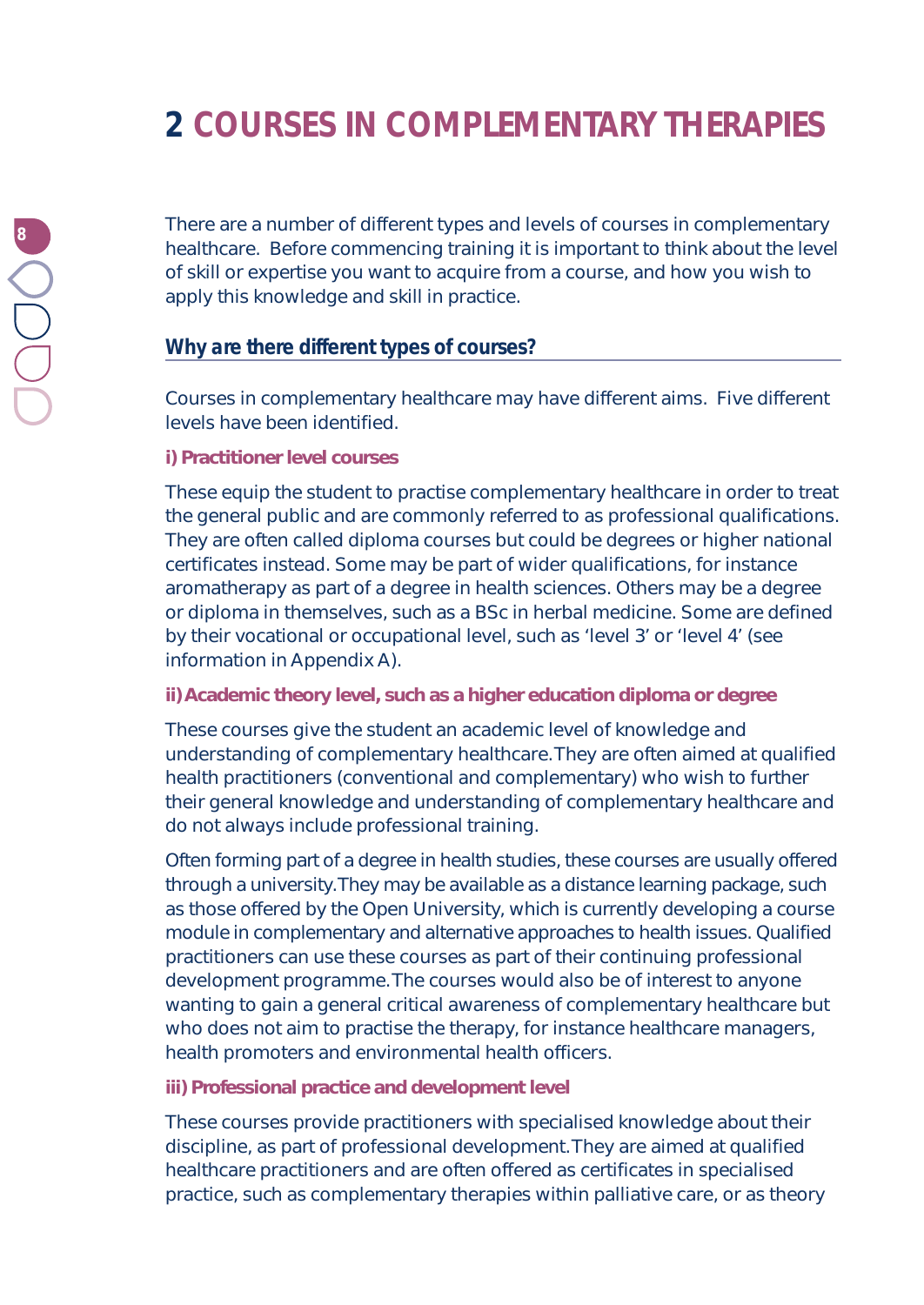Choosing a course in complementary healthcare Choosing a course in complementary healthcare · a student guide a student guide

**9**

based modules, such as critical use of complementary therapies within specific healthcare settings.

## **iv) Self development or self help level**

These provide an introduction sufficient for the student to be able to apply the therapy in a limited way to themselves, though they are sometimes advertised as enabling the student to apply the therapy to family and friends. They are not practitioner level courses and not all disciplines are suitable for such courses. For instance, Bach flower remedies can be successfully self applied but chiropractic would not be appropriate. Some courses may be self study or distance learning.

# **v) Introductory level**

These give an introduction to the therapy but do not enable the student to apply or practise the therapy in any way. They are often called introductory or taster courses.

Courses at the last two levels could be suitable entry routes to practitioner level courses, though not to degree level courses in some therapies. It would be wise to seek advice from the professional body for the therapy, who might require specific entry criteria. (See details in Chapters 5 and 6 and Appendix B)

# **What type of training school can I go to?**

Course providers may be:

- private colleges or training institutes
- colleges of further education
- universities

# **Private colleges**

The teaching of many complementary therapies has existed largely in the private sector. Many private colleges offer their own qualification at the end of the course. Some courses are validated (recognised and given higher education degree or diploma status) by universities. Some institutes and courses are accredited (given professional recognition) by professional associations representing therapists. Advice on professional recognition should be obtained from the professional body for the individual therapy. Contact details are given in Chapters 5 and 6.

## **Colleges of further education**

Many colleges of further education offer courses in complementary healthcare, predominantly in therapies such as aromatherapy, reflexology and massage therapy. Many of these courses at diploma level are accredited by the Qualifications and Curriculum Authority (QCA), and are included in the national framework of qualifications (see Appendix A). Some colleges have started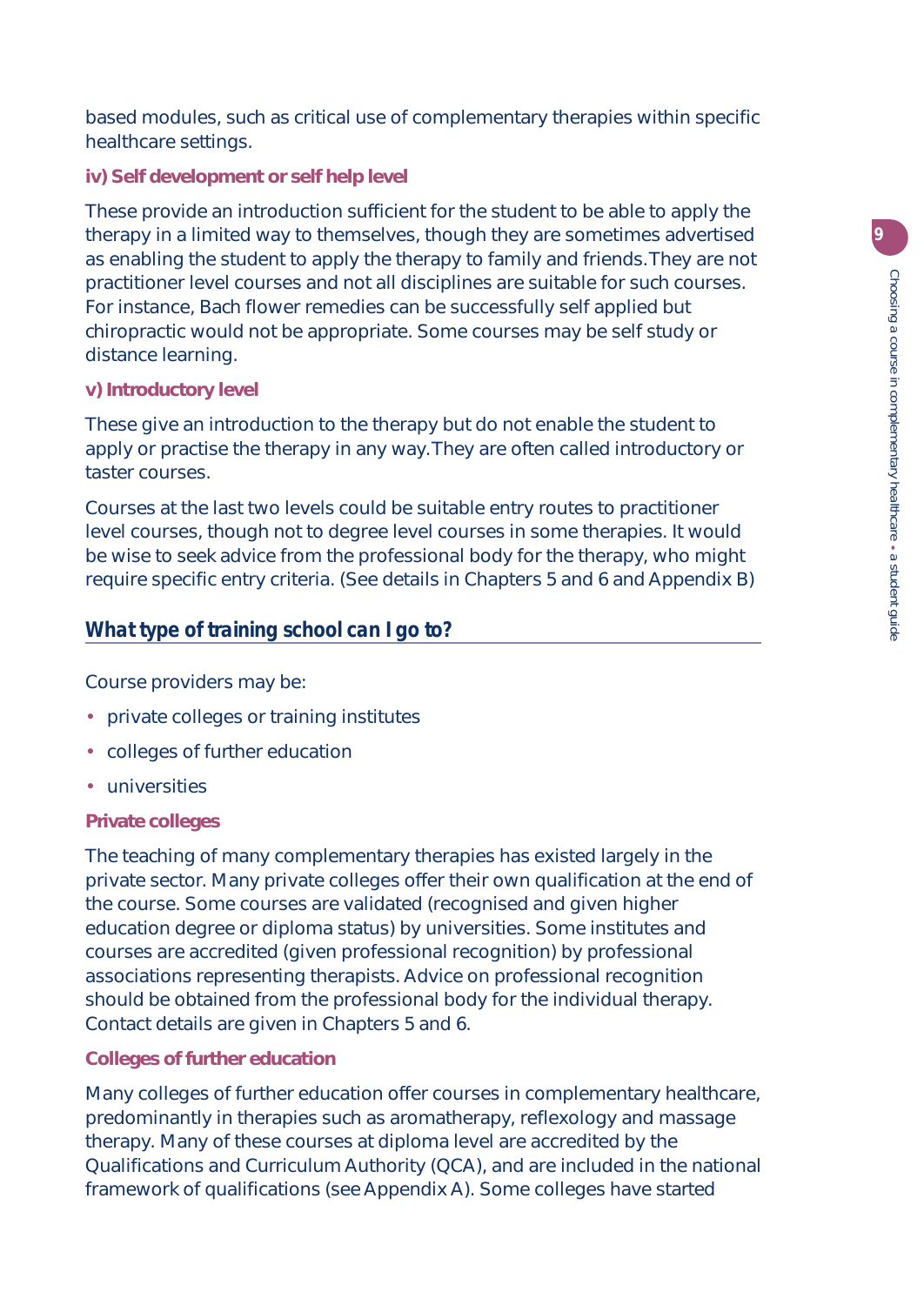developing partnerships with local universities and are offering foundation degrees in complementary therapies, with therapy pathways or routes, leading to practitioner qualifications. Course providers are now seeking accreditation for many of these courses.

Other courses offered in this sector include diplomas in holistic practice, offering more than one therapy (usually a combination of massage, aromatherapy, reflexology, nutrition and counselling skills), with training to practitioner diploma level in each therapy. Again, it is advisable to check for professional recognition of the course especially when considering practising the therapy.

## **Universities**

Some universities offer higher education diplomas, degrees or masters programmes in individual complementary therapies, which would include training to practitioner level as part of the degree or diploma. Many universities are offering degrees in health studies with complementary medicine as an option, though these are not always to practitioner level. Other degrees called complementary medicine, complementary therapies or complementary healthcare offer pathways to professional practice, often in aromatherapy or reflexology, though not all have accreditation (professional recognition) from the therapy's professional body.

Many universities offer postgraduate qualifications such as masters programmes aimed at complementary and conventional healthcare practitioners. All these courses have a high academic content but do not necessarily offer any more clinical experience than some non-degree professional courses. It is important to check for professional recognition to ensure that the course meets the therapy's professional standards.

# **What type of qualifications can I get?**

A qualification may be:

- a diploma or other qualification awarded by a private college or training institute
- a nationally recognised qualification, such as a diploma, from an awarding body that is regulated by one of the four UK statutory regulating authorities. These are:
	- for England, the Qualifications and Curriculum Authority (QCA)
	- for Wales, the Qualifications, Curriculum and Assessment Authority (ACCAC), except for national vocational qualifications, which are regulated by the QCA
	- for Scotland, the Scottish Qualifications Authority (SQA)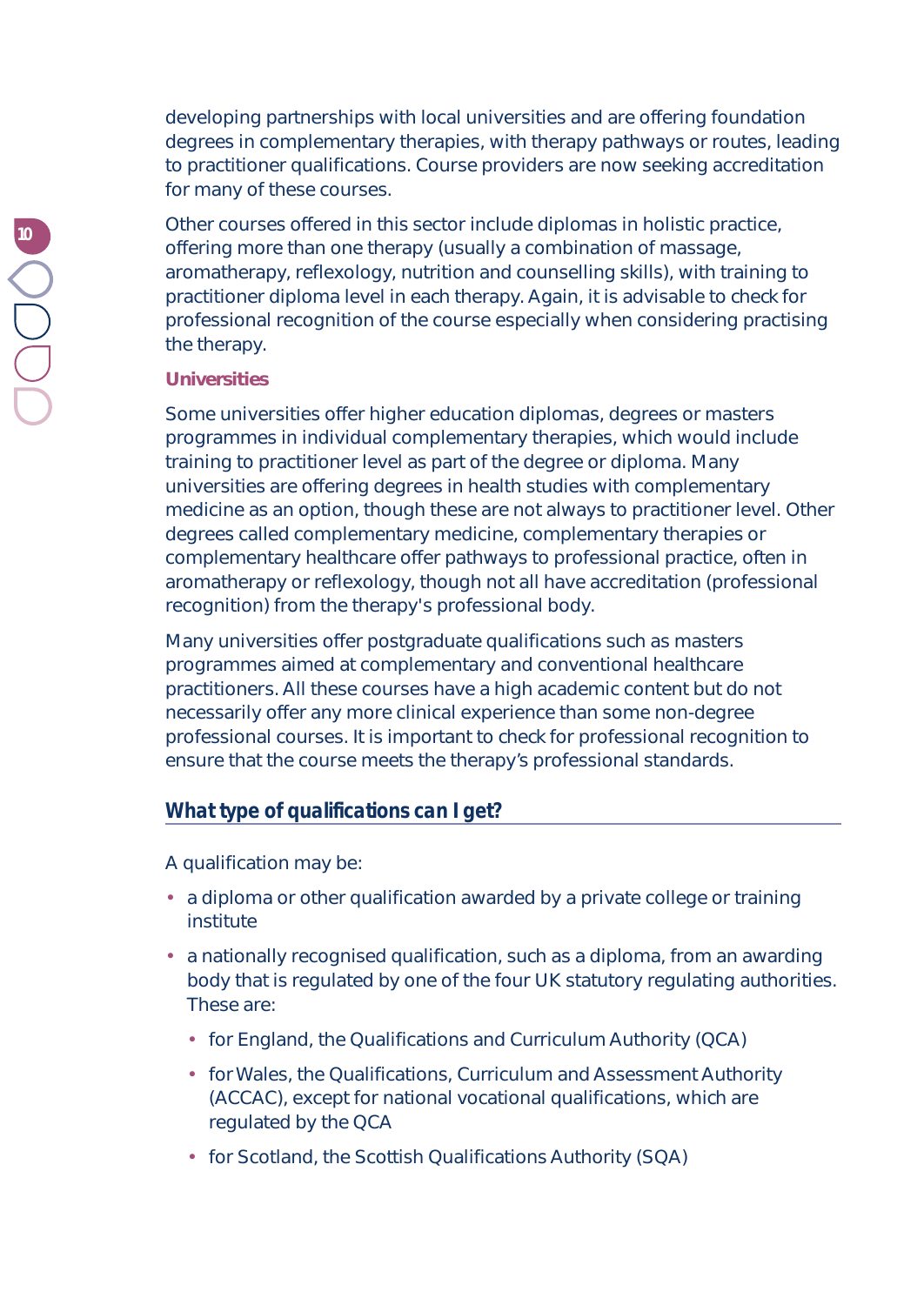- for Northern Ireland, the Council for the Curriculum, Examinations and Assessments (CCEA), except for post-19 external qualifications which are regulated by the QCA.
- a degree, or sometimes a higher certificate or diploma, from a university

Some courses, particularly distance learning courses or those run by adult education services, may not lead to an approved practitioner award. It is important to check this beforehand. For further information, including information about UK regulatory authorities, see Appendix A.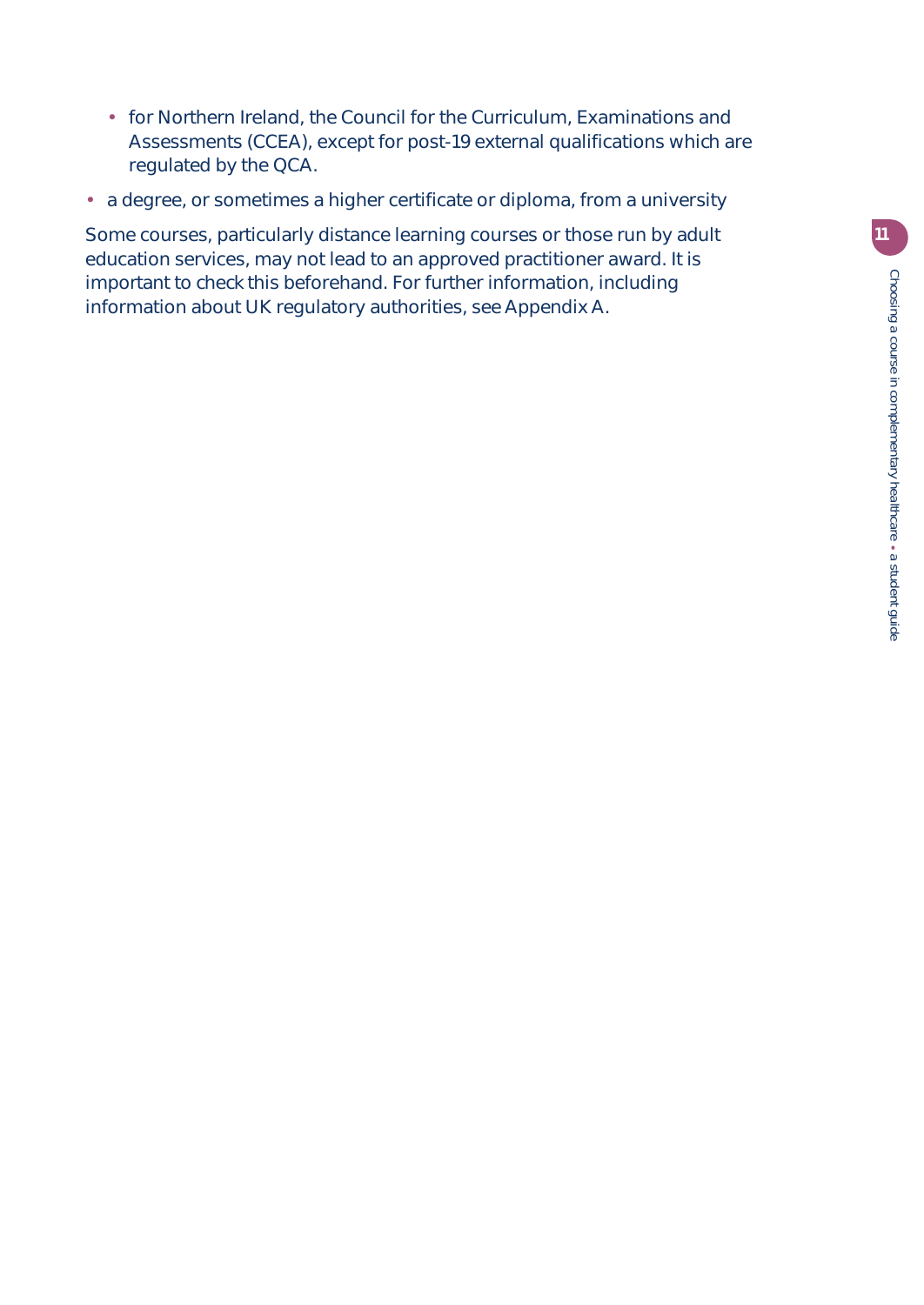# **3 QUESTIONS TO ASK BEFORE CHOOSING A COURSE**

If a decision has been made about which therapy to practise, it is important that the prospective student thinks carefully about what professional body he or she wants to join following qualification in that therapy. The following questions should be addressed.

# **What should I look for in a professional registering body?**

Prospective students should investigate organisations that register practitioners before they decide on a particular course of study, $4$  and decide which one they would like to register with. They can then find out if their proposed course of study would enable them to register with this organisation or whether further study or experience would be required.

The prospective student should look for the following in making a decision:

- a) Is there a single regulatory body, or emerging single regulatory body, $5$  for the therapy? If so, does the professional organisation they want to register with belong to it? In future, membership of a professional organisation represented on the single or emerging single regulated body is likely to assume increasing importance.
- b) Does the organisation produce high quality, clear information for the public on its registrants and what they offer?
- c) Do registration requirements include providing evidence of competence to practise?
- d) Does the organisation require registrants to be insured to practise the therapy?
- e) Does the organisation require or provide opportunities for continuing professional development?
- f) Does the organisation have a code of conduct and practice?
- g) Does the organisation have disciplinary and complaints procedures?
- h) How does the organisation involve its members in decision-making? For instance, through members' forums, including members on the board of trustees or through members' newsletters.
- i) Does the organisation publish its annual accounts?

5 A regulatory body is one which represents the profession (including all professional associations) and agrees standards of education and training, professional conduct and practice.

<sup>4</sup> These are only for professions with more than one professional association or registering body – it does not apply to the professions of Osteopathy or Chiropractic, which specify which courses and training colleges are acceptable for entry to their registers.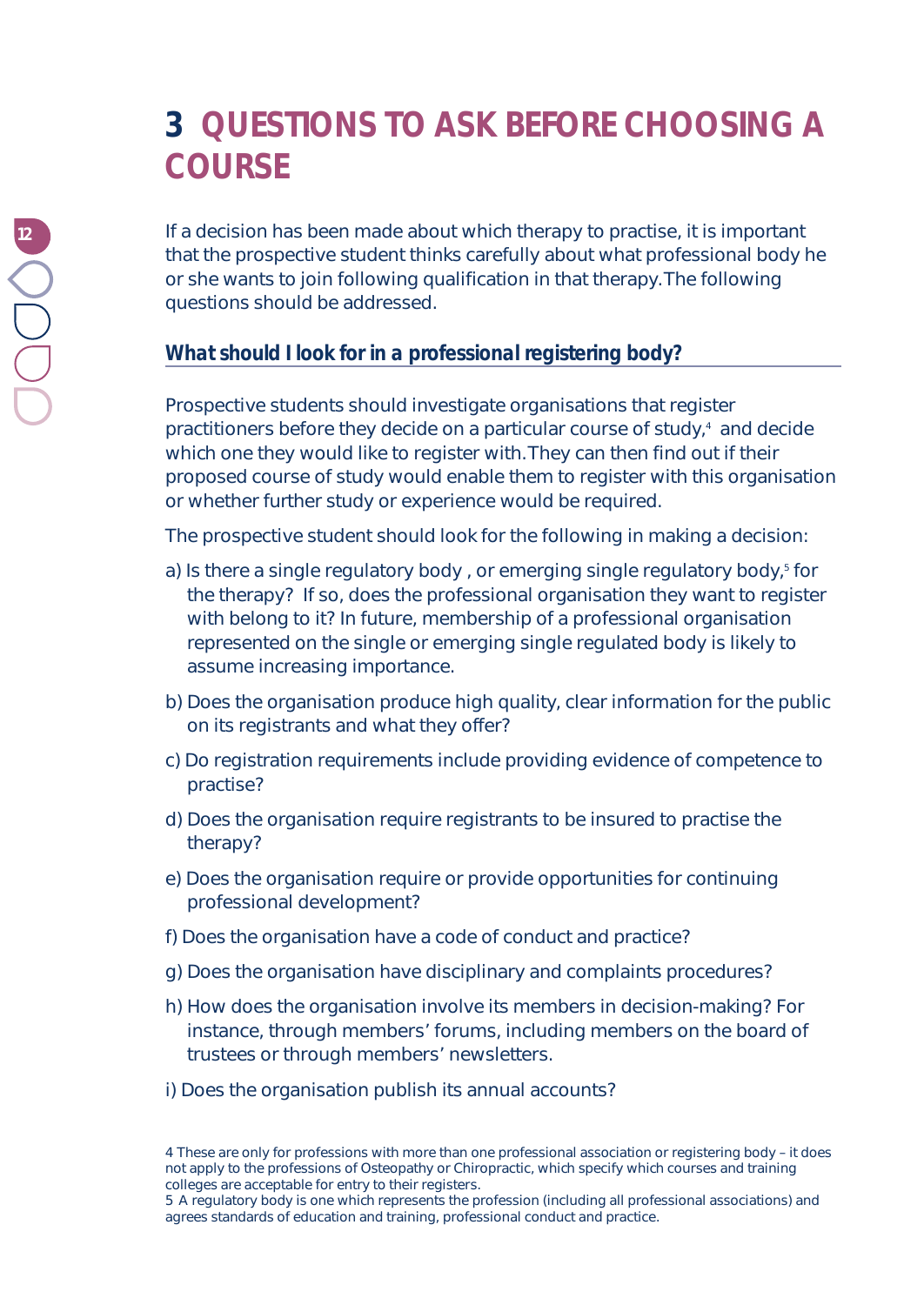A professional organisation should have most, if not all, of the above.

The costs of registration, which might be payable as an annual fee, and insurance also need to be considered. In addition, prospective students such as nurses, midwives, physiotherapists and doctors, who are also registered with and/or regulated by another professional body, should find out if the professional organisation they wish to join represents their particular interests.

When prospective students are satisfied that the professional organisation they have selected is the one that would most benefit them as a practitioner, they should select an appropriate course of study that is approved by that organisation. (See Chapters 5 and 6)

# **What do I need to know about the course?**

When selecting a course prospective students may like to consider the following:

**a) Information on the connections the course has to professional practice in the therapy**

*• Is there a single regulatory body <sup>6</sup> (or an emerging single body) for the profession?* 

If so, is the course you want to do accredited or recognised by that body? You should be able to find out by contacting the professional body direct; see Chapters 5 and 6 for contact details.

- *Does the course lead to a practitioner level qualification that is accepted by the professional body you would like to be a member of when you have qualified?*
- *Are there nationally recognised occupational standards for the profession and does this course have any connection with them?*

An occupational standard is a statement of what someone is expected to achieve at work. The standards are developed by representatives of the profession and form the basis of national vocational qualifications (NVQs).

At the time of publication national standards have been published for homeopathy, aromatherapy, hypnotherapy and reflexology. Standards will shortly be published for massage therapy, nutritional therapy and kinesiology. Other therapies are currently developing standards. For up to date information on national standards currently accredited contact Skills for Health, the sector skills and standard setting body for health (www.skillsforhealth.org.uk). The standards can be downloaded from their website at no cost.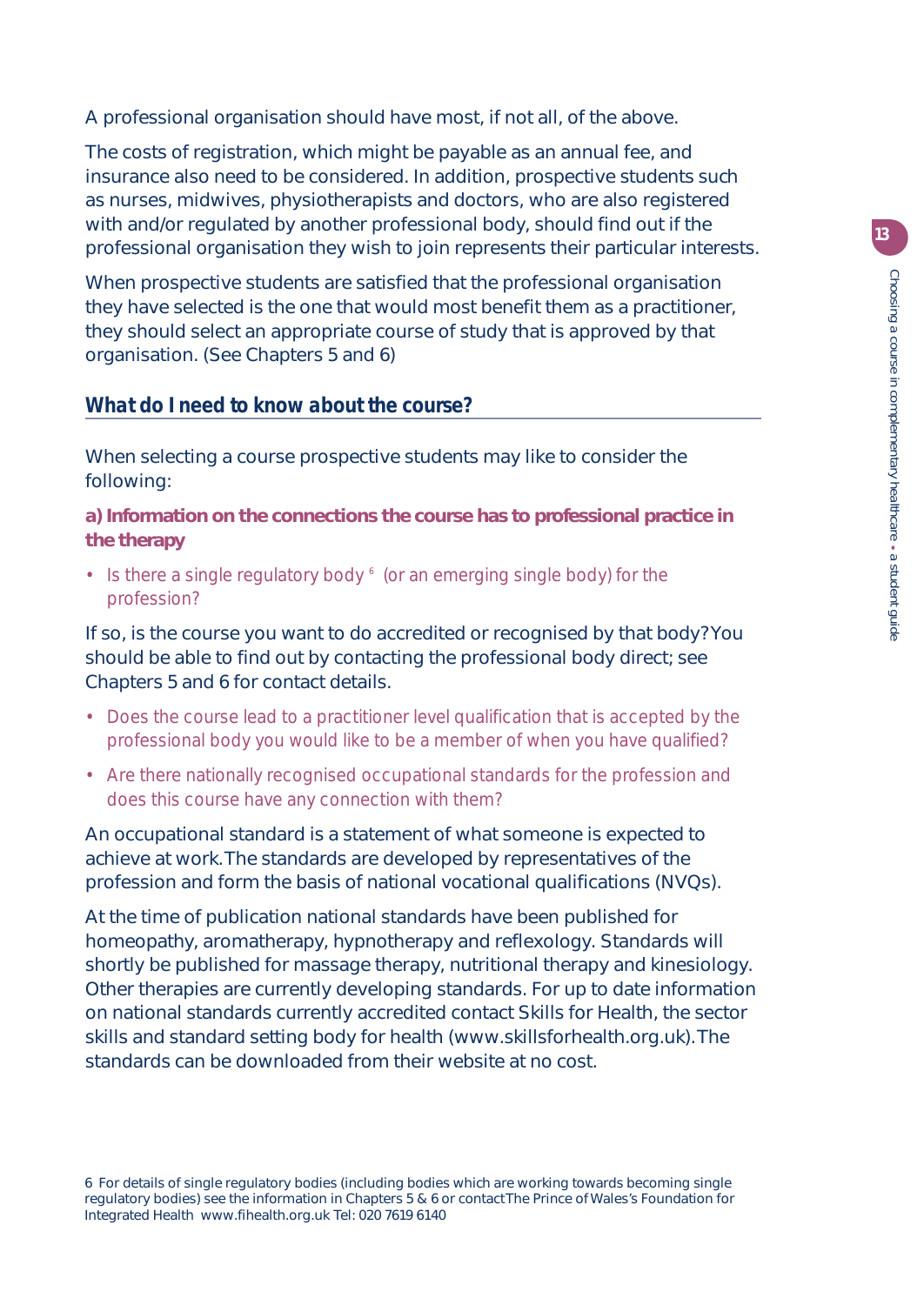#### **b) Information on the content of the course**

*• What pre-requirements are there as a condition of acceptance?* 

Some courses, especially those with well developed systems of voluntary regulation, have defined entry criteria, similar to degree level courses and may require evidence of successful study in a science based subject at an advanced level or equivalent. An understanding of and an ability to write English is also important. Some require qualifications in medicine or nursing, such as courses approved by the Faculty of Homeopathy. Many will interview and take age, experience and motivation into account. Some courses in aromatherapy and reflexology, particularly in the further education college sector, require a recognised qualification in anatomy and physiology and massage before acceptance onto the practitioner level course.

*• How many hours of clinical practice are expected on the course?* 

A course in a complementary therapy should have a substantial amount of clinical practice as well as theory.

*• Are the teachers experienced practitioners of the therapy and qualified to teach and assess?* 

You should be able to ask which qualifications the teachers and assessors have and what professional organisations they are registered with. As much of your work is likely to be assessed by the teacher during the course, the teacher should have obtained a nationally recognised assessor award and/or teaching qualification.

*• How many students will be on the course and what is the teacher/student ratio in practical classes?* 

You should aim to choose a course that will give you the opportunity to have as much personal supervision as possible. For example, more than 15 students to one teacher in practical classes might be a problem.

*• What is the method of assessment?* 

A good course will offer a range of assessment opportunities and would probably include case studies, practical sessions, written examinations, realistic working environment assessments and reflective diaries.

*• Is there an external examiner or assessor?* 

This is an assessor who is not directly connected to the training institute but usually appointed by the professional or awarding body. You should look for courses that ensure they are fair and appropriate in their assessments; these are usually carried out by an appointed external verifier or equivalent.

*• Will the course enable me to practise on my own when I have passed or will there be a period of supervised practice?* 

Some professional organisations, such as those registering homeopaths, will only fully register practitioners once they have successfully completed a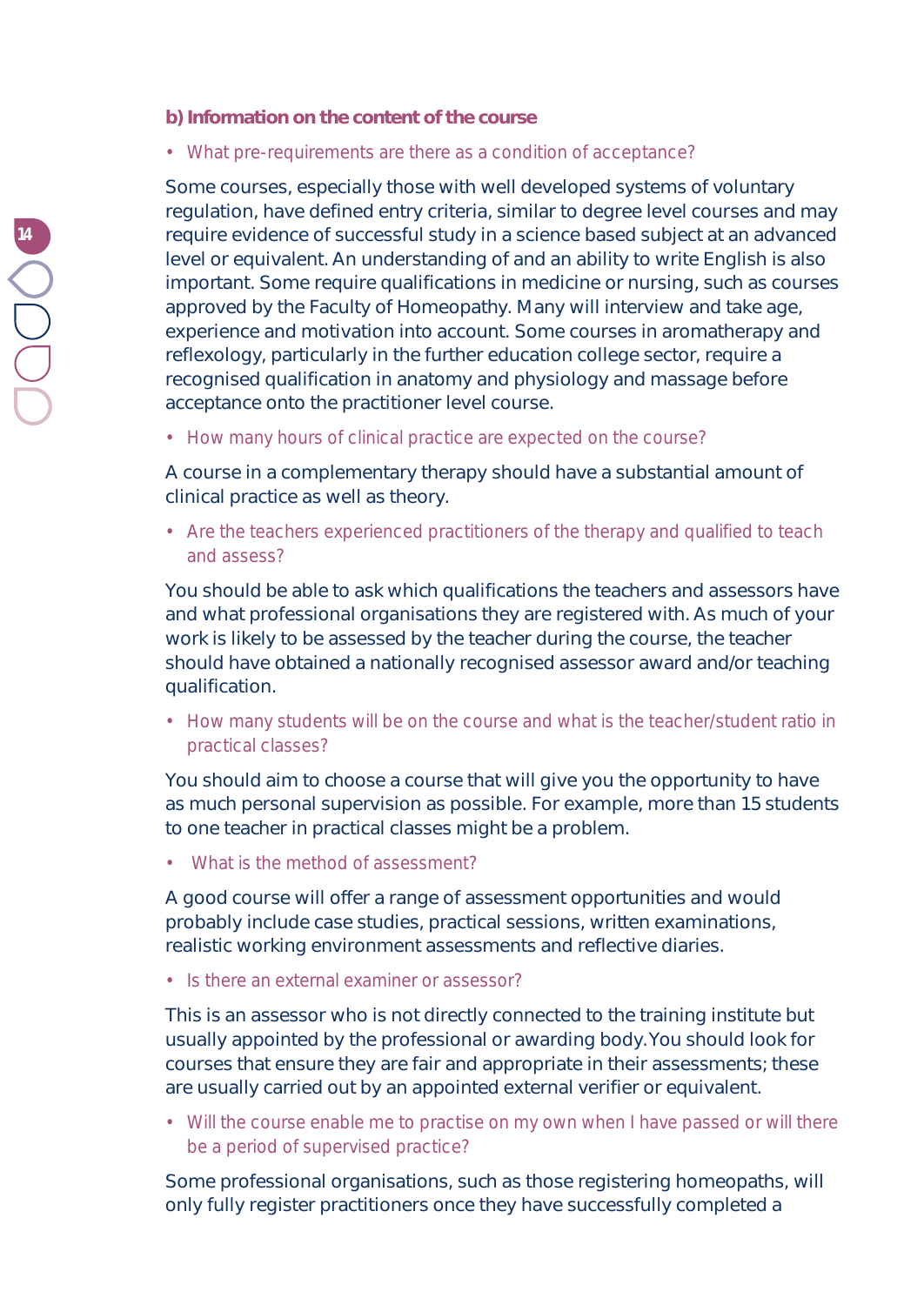period of supervised practice. There may be a cost for this and it is important to find out how much support the course provider offers for this.

*• What opportunities are there for student input to the course?* 

For instance, feedback procedures, grievance procedures, student representation on study boards. A well run organisation should ensure these systems are in place to ensure good quality.

*• How much personal tuition is provided?* 

It is important that some personal tuition is included.

*• Is there an indication of guided learning hours?* 

Some courses might be of 120 hours duration but this could include a number of hours as self study. This is study on your own at home or within the college or supported self study within a resource centre. You need to be sure that you have chosen the most appropriate option for your needs.

**c) Information about the costs of the course**

*• How long and how expensive is the course?* 

Some courses are run over a number of years and may be full or part time, for instance homeopathy, chiropractic, osteopathy, herbal medicine and acupuncture. Many students opt to take a part time course while they are working. The costs for these courses can be quite high as many are privately funded with the student bearing most, if not all, of the costs. They are often degree level courses or equivalent and may cost many thousands of pounds. It is not unusual for costs to total £12,000 – £15,000 for a full course of study.

Others are shorter and, consequently, less expensive. They vary between publicly funded courses, such as those offered at colleges of further education where some of the costs are provided by the government, and courses at private institutions, which have little or no government support. For example, a diploma in aromatherapy can cost anywhere between £120 to over £2,000.

*• What other costs are there?* 

You should look for hidden costs. Some courses require students to pay for set books, equipment, examination fees, compulsory insurance, supervision fees and student membership of professional organisations. You may need to attend clinical training or out of hours tutorials outside the training college and pay for time with practitioners not employed by the training institute. It would be useful to shop around to compare costs and length of courses.

Other costs to consider are registration with professional bodies and insurance to practise once qualified and registered. These can vary considerably and are highest among the statutorily regulated professions of osteopathy and chiropractic. Information on help and advice, including financial, is available in Chapter 7.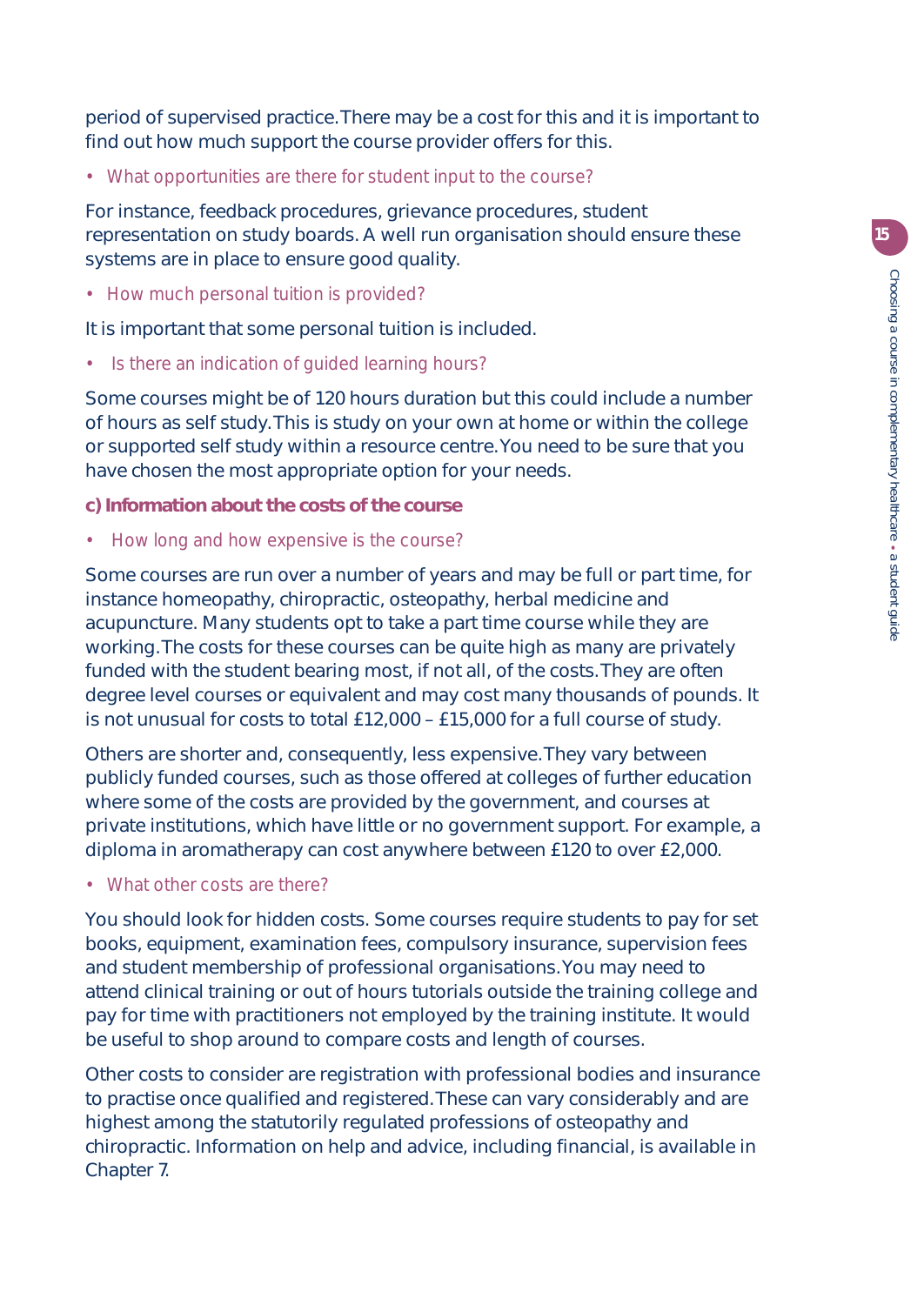# **4 REGULATION OF COMPLEMENTARY HEALTHCARE**

# **Why practitioners need to be regulated**

Joining a healthcare profession means more than just gaining a suitable qualification. It also means demonstrating that you are personally committed to practising to the standards set by the profession as a whole and working with your peers to uphold and develop the profession. You can demonstrate this by joining one of the regulatory organisations listed in Chapters 5 and 6 of this guide once you have gained your qualification.

In complementary healthcare, most regulatory organisations are voluntary. This means they are run by experienced practitioners for the benefit of all and are supported solely by members' subscriptions. They have a dual responsibility to protect patients and promote their profession.

# **Who regulates the complementary professions at the moment?**

With the exception of osteopaths and chiropractors, who are regulated by law', most complementary practice is either voluntarily self-regulated or unregulated. The House of Lords Select Committee Report on complementary and alternative medicine recommended that, in order to protect the needs of patients and the public, better regulation was essential. It recommended that the professions of herbal medicine and acupuncture move towards a system of statutory self-regulation and, with support from the Government andThe Prince of Wales's Foundation for Integrated Health, working groups for these professions have been formed to make proposals for regulation by law. Other professions, such as aromatherapy, are considering whether to pursue this option. Some professions have well developed voluntary self-regulatory structures; others have fragmented systems or none at all. The therapies included in this guide have, or are working to achieve, self-regulation and have organised single regulatory bodies (which are currently working towards regulation or will do so in the future). These single regulatory bodies are likely to play an increasingly important role in self-regulation, including overseeing standards of education and training. Information about single regulatory bodies, with lists of member organisations, is included in Chapters 5 and 6.

All practitioners of complementary healthcare are advised to register with an organisation that ensures its members are properly qualified and insured to practice.

7 Where the profession is regulated by an Act of Parliament e.g. The Osteopaths Act 1993. Most conventional health professions, including doctors, nurses, midwives, dentists and pharmacists, are regulated by law.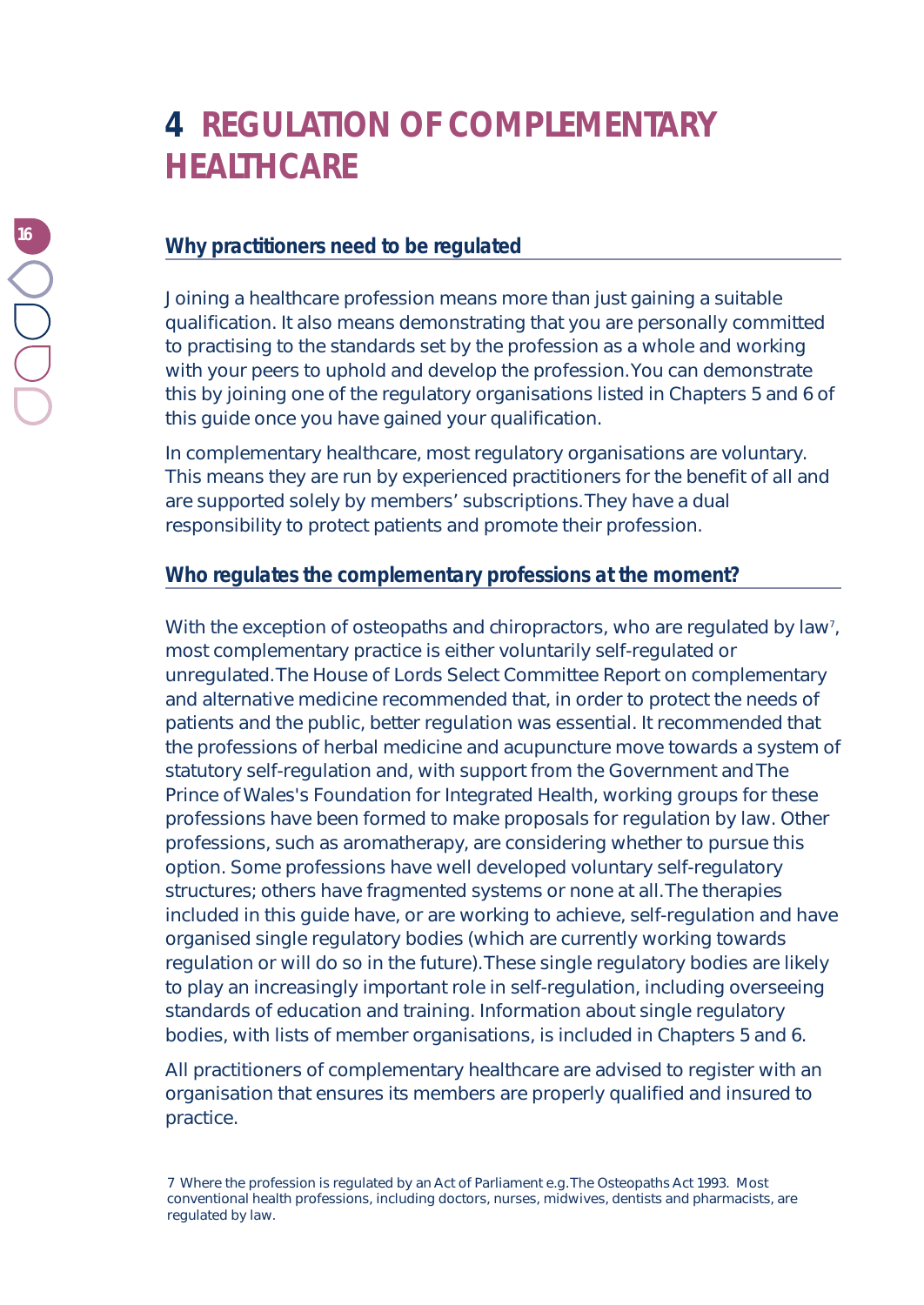# **Conventional health professionals regulated by law**

Statutorily regulated health professionals, such as doctors, nurses, midwives and physiotherapists, who wish to practise complementary medicine are bound by the code of conduct of their profession. However, they are advised to consult their regulatory body, their professional association and employer (such as hospital or primary care trust) before incorporating complementary healthcare into their clinical practice. Many trusts have developed local protocols and guidelines for the use of complementary healthcare within a specific clinical area. If there is a single regulating body for the complementary therapy they are practising, they should also ensure that their training is acceptable to that body.

#### **Nurses**

The Royal College of Nursing and the Nursing and Midwifery Council have issued quidelines on practice <sup>8</sup> for nurses thinking about the issues involved in practising complementary therapies. Advice is given about:

- indemnity insurance for practitioners using complementary therapies
- product liability cover
- self-employed practitioners using complementary therapies
- nurses who work as homeopaths
- choosing a complementary therapy course
- advertising
- homeopathic substances and herbal preparations

Useful advice for nurses on choosing therapies and appropriate courses is given in *The Nurse's Handbook of Complementary Therapies* by Denise Rankin-Box, 2001 (see page 35).

## **Midwives**

The Royal College of Midwives have issued a position paper  $9$  on complementary therapies and midwifery. Information on the therapies commonly used in practice, advice on training, regulation, administration of homeopathic and herbal substances, insurance and issues around consent is given. Further advice on incorporating complementary therapies into maternity care can be found in Tiran and Mack, 2000.

## **Physiotherapists**

The Chartered Society of Physiotherapy (CSP) have published an information paper <sup>10</sup> on the use of complementary therapies within physiotherapy practice. Many complementary therapy approaches, such as massage, are integrated

10 The Chartered Society of Physiotherapy, *Physiotherapy and Complementary Medicine*, Information Paper, number PA48, October 2002, CSP. www.csp.org.uk

<sup>8</sup> See www.rcn.org.uk/rcn\_extranet/rcn\_direct/Display.php3?BSID=43

<sup>9</sup> The Royal College of Midwives, position paper 10a, *Complementary Therapies and Midwifery*, December 1999 www.rcm.org.uk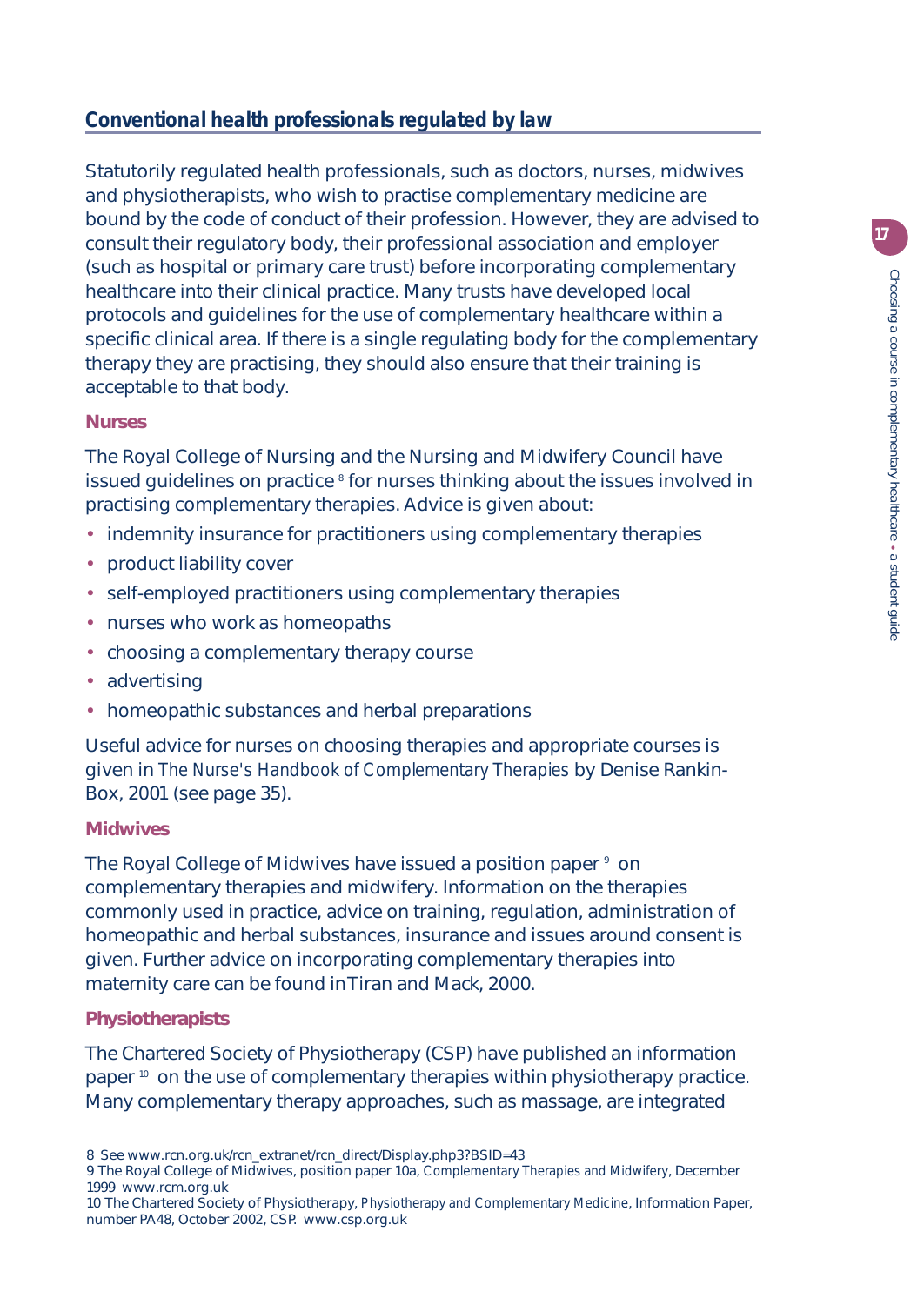within the physiotherapist's evolving scope of practice and physiotherapists are advised to ensure their adopted modality has an evidence base to support it.

# **Single Regulatory Bodies for Complementary and Alternative Medicine**

There are currently two kinds of regulating bodies.

# **a) Statutory self-regulating bodies**

These organisations are responsible for the statutory regulation of the therapy. They hold a list of accredited training institutes and courses and a full list of registered practitioners. Currently, only osteopathy and chiropractic are statutorily regulated. In order to become an osteopath or chiropractor you have to have obtained a recognised qualification from an accredited school or training institute. It is unlawful to practise as an osteopath or chiropractor unless you have current registration with the regulatory bodies listed in Chapter 5. Up to date lists of accredited training institutes are available on their websites.

**b) Voluntary self-regulating bodies**

## *(i) Organisations working towards statutory self- regulation*

The professions of acupuncture and herbal medicine are currently seeking statutory self regulation. Working groups have been formed to enable each of the professions to report on the framework suitable for regulation. These reports are expected to be completed by summer 2003. Contact details for member organisations of the working groups are given in Chapter 5.

## *(ii) Organisations working towards voluntary self- regulation*

These organisations are the representative bodies for their therapies and are at different stages of development. They have formed single regulatory working groups that are working to develop regulatory bodies for their profession. The member organisations of these working groups include those that register practitioners of the therapy and it would be advisable for practitioners to aim to become registered members of an organisation associated with the single regulatory working group.

Eventually each profession would aim to have a single register, like the osteopaths and chiropractors, whether they are regulated by law or not. The single regulatory working groups, whose contact details are given in Chapters 5 and 6, should give details of the professional associations that currently register practitioners, including contact details. All current member organisations of the single regulatory working groups are listed but it would be advisable for the prospective student to check with the single regulatory working group or with The Prince of Wales's Foundation for Integrated Health for any changes.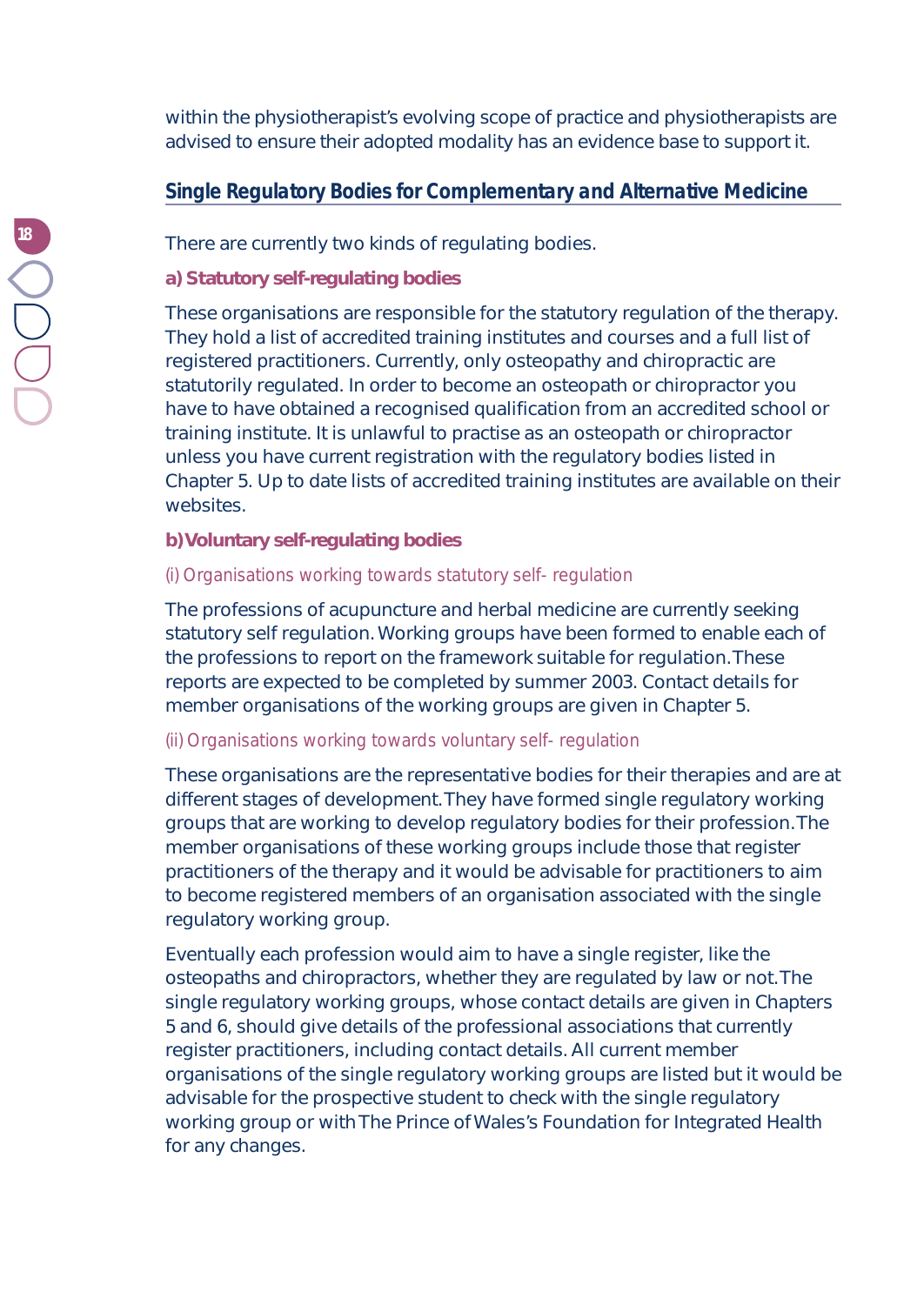# **5 THERAPIES WITH DEVELOPED SYSTEMS OF REGULATION**

Included here are osteopathy and chiropractic, which are statutorily regulated; acupuncture and herbal medicine (including western/medical, traditional Chinese and ayurveda), which have regulatory bodies working towards statutory self-regulation; and homeopathy, which has developed regulatory structures in place.

Practice of these therapies involves the application of diagnostic skills and usually requires a long period of study and clinical practice (often 2 to 5 years) at a university or similar private college of higher education. The training involves a substantial amount of reading and analytical study and some professions, such as osteopathy and chiropractic, require a degree of physical strength. Most require study to degree level or equivalent or above.

Brief descriptions of these therapies<sup> $11$ </sup> are given below, with contact details for the regulating bodies.

## **Statutorily regulated therapies**

#### **Chiropractic**

Used almost entirely to treat musculoskeletal complaints through adjusting muscles, tendons and joints and using manipulation and massage techniques. Diagnostic procedures include case histories, conventional clinical examination and x-rays. Chiropractic was originally based on the idea that 'reduced nerve flow' led to disease.

#### **The General Chiropractic Council (GCC)**

344-354 Gray's Inn Road London WC1X 8BP Tel: 020 7713 5155 website: www.gcc-uk.org

## **Osteopathy 12**

Osteopathy is a system of manual medicine which is concerned with the inter-relationship between the structure of the body and the way in which the body functions. Osteopaths treat conditions such as acute low back pain and neck pain.

<sup>11</sup> Definitions of all therapies (except where indicated) taken or adapted, in whole or part, from the report of the House of Lords Select Committee on Science and Technology on complementary and alternative medicine (2000). For a full and detailed description of the therapies see Zollman C and Vickers AJ, (1999). Other sources are: Rowlands, B (1997), the Dr Foster *Good Complementary Therapist Guide*, (2002) and Russo, H (2000).

<sup>12</sup> This descriptor taken from Bonnet, J. *Complementary medicine: information pack for primary care groups*, Department of Health, the Foundation for Integrated Medicine, NHS Alliance and National Association of Primary Care, June 2000.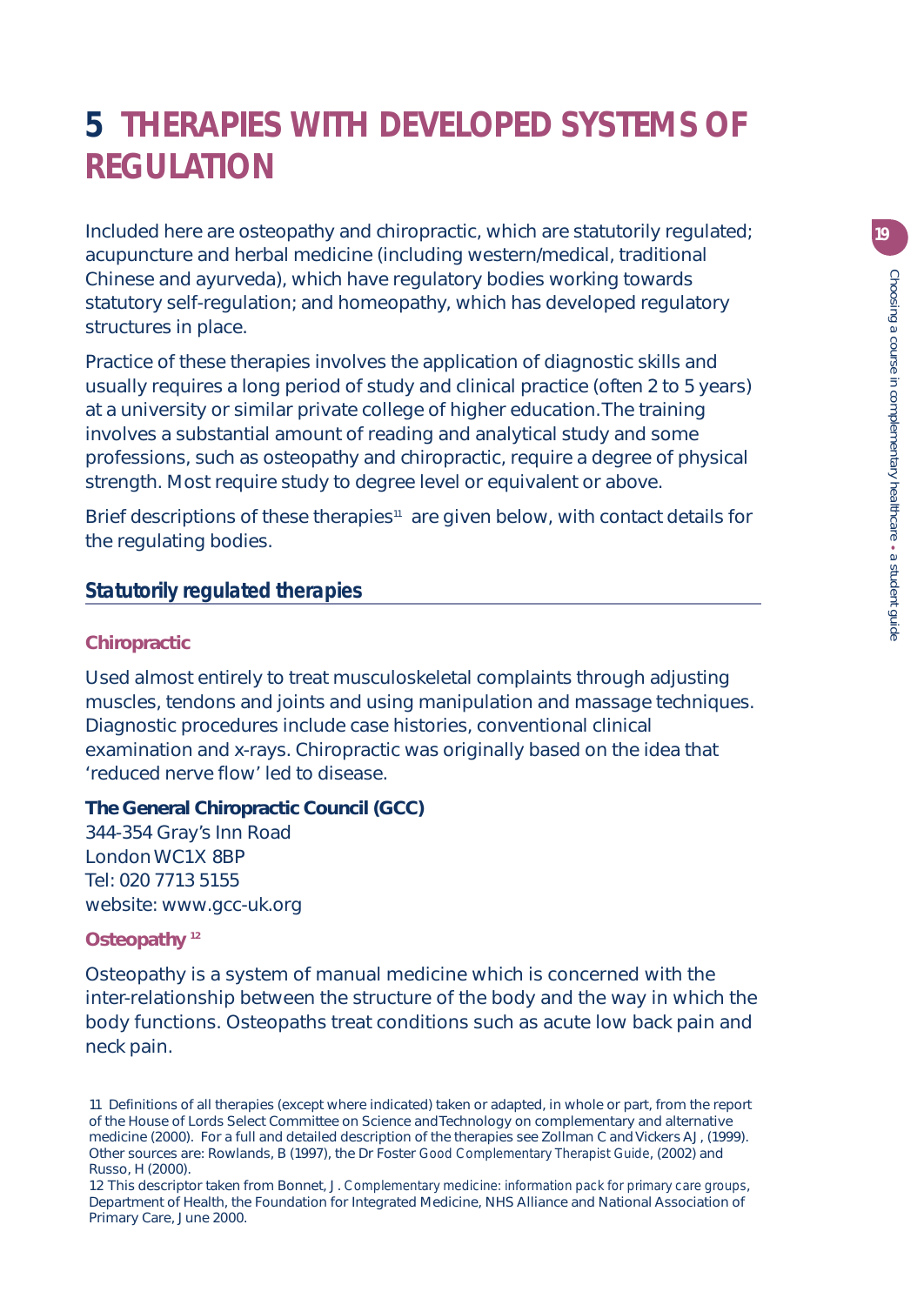Osteopaths are trained in orthodox (or conventional) medical assessment and diagnostic procedures. They treat by manipulating the musculoskeletal system, believing that when the mechanics of the body are not sound, illness occurs. Emphasis is placed on identifying factors that may be maintaining the problem. A variety of techniques are used to correct the underlying cause of pain. These include massage to relax stiff muscles, stretching to help joint mobility and high velocity thrust techniques.

## **The General Osteopathic Council (GOsC)**

Osteopathy House 176 Tower Bridge Road London SE1 3LU Tel: 020 7357 6655 website: www.osteopathy.org.uk

# **Regulating bodies working towards statutory regulation**

## **Acupuncture**

Originating in China, acupuncture involves inserting small needles into various points on the body to stimulate nerve impulses. Traditional Chinese acupuncture is based on the idea of 'qi' (vital energy) which is said to travel around the body along 'meridians' which the acupuncture points affect. Western acupuncture uses the same needling technique but is based on affecting nerve impulses and the central nervous system; acupuncture may be used in the West as an anaesthetic agent and also as analgesia.

The Acupuncture Regulation Working Group (ARWG) is working towards statutory self-regulation and represents the British Acupuncture Council, The British Medical Acupuncture Society, the British Academy of Western Acupuncture and the Acupuncture Association of Chartered Physiotherapists. A report from the Acupuncture Regulation Working Group is expected by July 2003. Acupuncture organisations not represented on the working group will be included in the consultation process. The ARWG is supported by the Department of Health andThe Prince of Wales's Foundation for Integrated Health.

## **The British Acupuncture Council**

63 Jeddo Road London W12 9HQ Tel: 020 8735 0399 Website: www.acupuncture.org.uk

## **The British Medical Acupuncture Society** (for conventional medical

practitioners) Newton House **Whitley** Warrington WA4 4JA Tel: 01925 730323 Website: www.medical-acupuncture.co.uk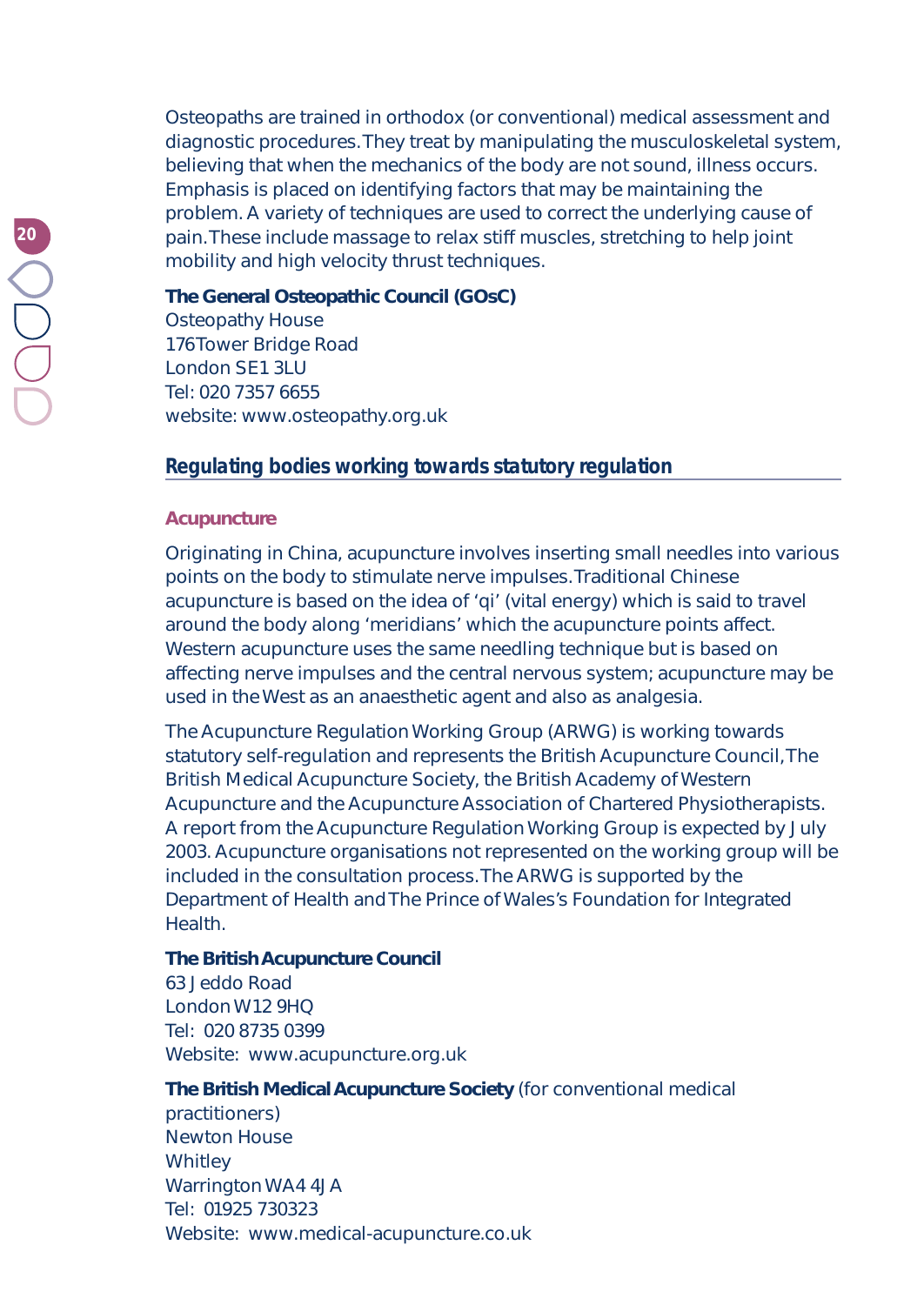## **The British Academy of Western Acupuncture**

Website: www.bawa-hq.freeserve.co.uk

# **The Acupuncture Association of Chartered Physiotherapists**

Website: www.aacp.uk.com

#### **Herbal Medicine**

Herbal medicine is the use of plants or plant remedies in the treatment of disease. Assessment of underlying tissue function is central to herbal practice. Herbs are chosen to support the functioning of body systems, the constitution and vital energy. A combination of herbs is prescribed for the individual. There are various traditions of herbal medicine: western herbal medicine; Chinese herbalism, one element of traditional Chinese medicine (TCM) which covers a wide range of therapies including acupuncture; and ayurveda, an Asian form of holistic health practice which includes herbal treatments.

The Herbal Medicine Regulatory Working Group (HMRWG) was formed to report on the regulation of herbal medicine. Its report is due in June 2003. Membership of the working group includes the European Herbal Practitioners Association (EHPA), The Royal Pharmaceutical Society, the Association of Traditional Chinese Medicine, the British Association of Accredited Ayurvedic Practitioners (BAAAP), the Department of Health, lay representatives and The Prince of Wales's Foundation for Integrated Health.

#### **European Herbal Practitioners Association**

45a Corsica Street London N5 1JT Tel: 020 7354 5067 Email: info@euroherb.com

Website: www.euroherb.com

This website gives contact details of professional associations which register practitioners.

Member organisations:

- Association of Master Herbalists
- Ayurvedic Medicine Association
- British Society of Chinese Medicine
- College of Practitioners of Phytotherapy
- International Register of Consultant Herbalists
- National Institute of Medical Herbalists
- Register of Chinese Herbal Medicine
- United Register of Herbal Practitioners

**21**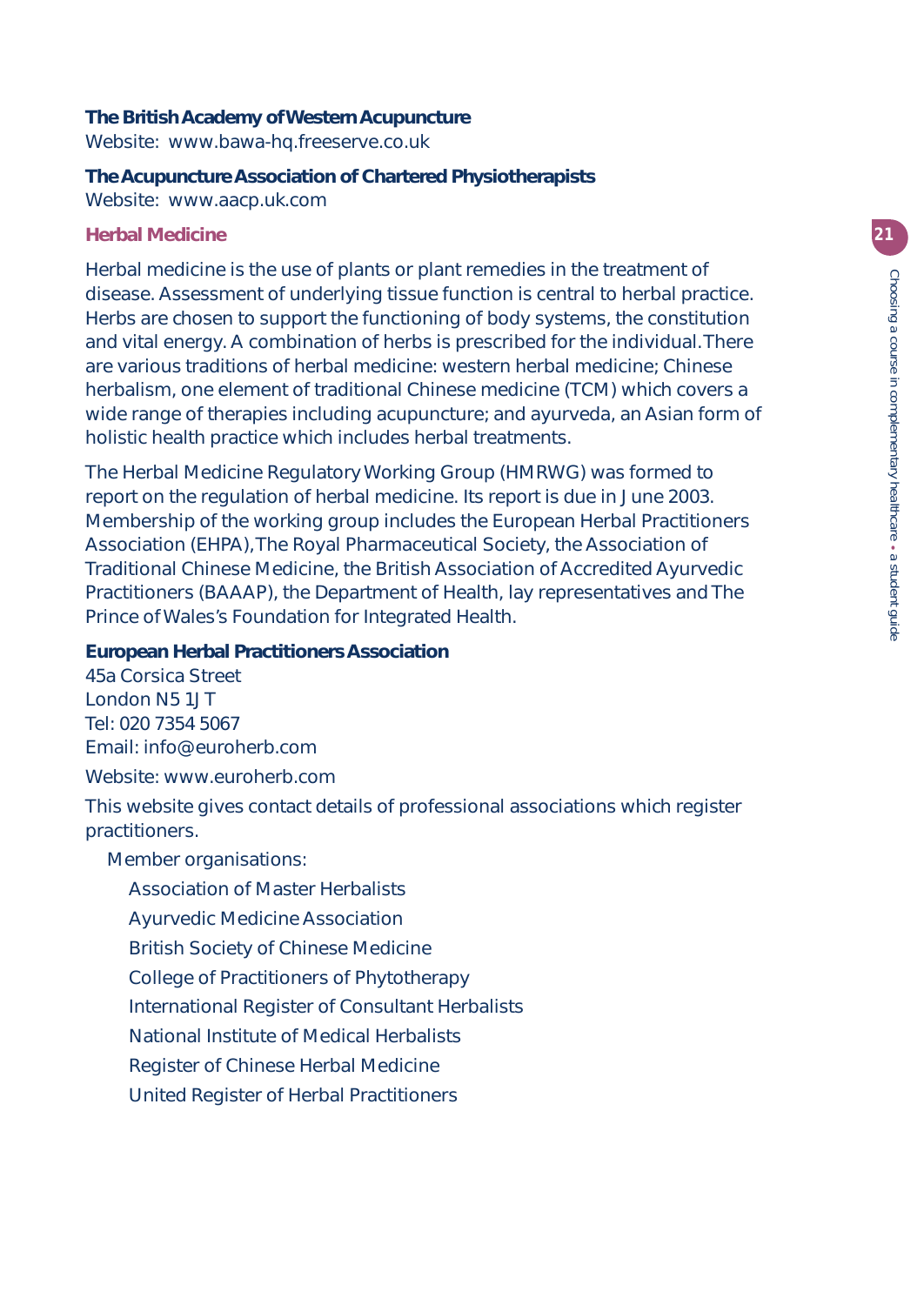#### **Homeopathy**

A therapy based on the theory of treating like with like. Homeopathic remedies use highly diluted substances that, if given in higher doses to a healthy person, would produce the symptoms that the solutions are being given to treat. In other words, a substance that produces symptoms similar to the disease may also cure it. For example the homeopathic remedy allium cepa is derived from the common onion. Contact with raw onions can cause stinging and irritation around the eyes and allium cepa may therefore be prescribed for people with hay fever, especially if both nose and eyes are affected. In assessing the patient homeopaths often take into account a range of physical, emotional and lifestyle factors which contribute to the diagnosis.

#### Single regulatory working group:

## **Council of Organisations Registering Homeopaths (CORH)** Email: corh@dial.pipex.com

Member Organisations:

- Alliance of Registered Homeopaths Association of Natural Medicine
- British Register of Complementary Practitioners
- Complementary Medical Association
- Council of Homeopathic Colleges (Associate Member)
- Fellowship of Homeopaths
- Homeopathic Medical Association
- Institute of Complementary Medicine
- International Guild of Professional Practitioners
- International Register of Consultant Herbalists
- National Association of Homeopathic Groups (Associate Member)
- Scottish Association of Professional Homeopaths (application in hand) Society of Homeopaths

**Faculty of Homeopathy** (for registered doctors, nurses, midwives, vets etc.) Hahnemann House 29 Park Street West Luton Bedfordshire LU1 3BE Tel: 0870 444 3950 Email: info@trusthomeopathy.org Website: www.trusthomeopathy.org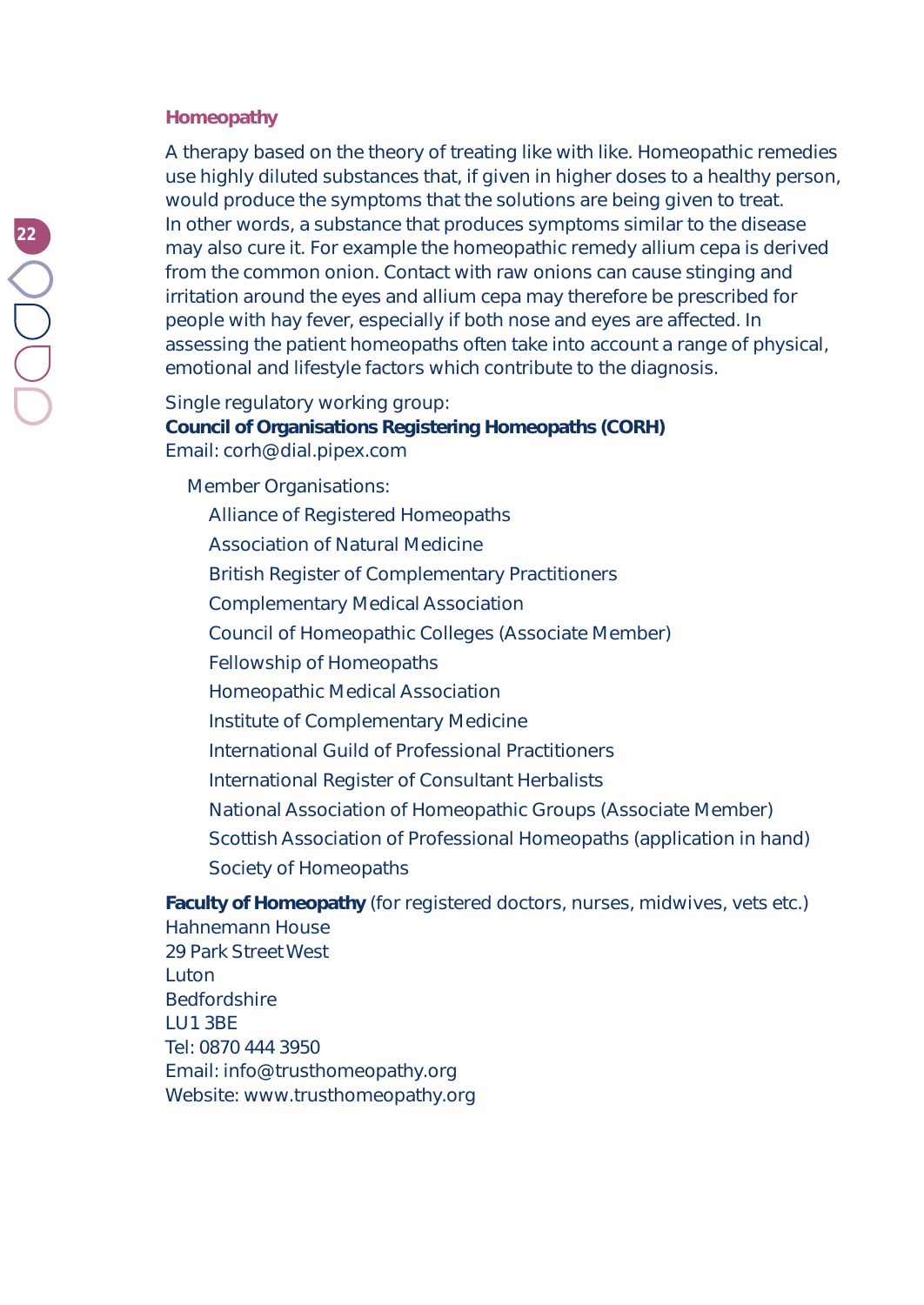# **6 OTHER WIDELY PRACTISED THERAPIES**

These are therapies that give help, comfort and care to many people but are often not as well regulated and researched as those in Chapter 5. Training courses in most of these are normally shorter than courses for the therapies included in Chapter 5, though some can now be studied to degree level.

- Alexander technique\*
- Aromatherapy
- Bowen therapy
- Cranio-sacral therapy
- Healing
- Hypnotherapy
- Massage therapy
- Naturopathy\*
- Nutritional therapy\*
- **Reflexology**
- Reiki
- **Shiatsu**
- Yoga Therapy

\* Not all courses in these therapies are shorter in duration, some require a substantial amount of training and a high academic level. Some are aimed at medical practitioners.

#### **Alexander Technique**

This is based on a theory that the way a person uses their body affects their general health. This technique encourages people to optimise their health by teaching them to stand, sit and move according to the body's 'natural design and function'. This is, in essence, a taught technique, rather than a therapy.

Single regulatory working group: **The Alexander Technique Voluntary Self Regulation Group**

Member organisations and contact details:

Society of Teachers of the Alexander Technique Website: www.stat.org.uk Email: info@stat.org.uk

Professional Association of Alexander Teachers Website: www.paat.org.uk Email: info@paat.org.uk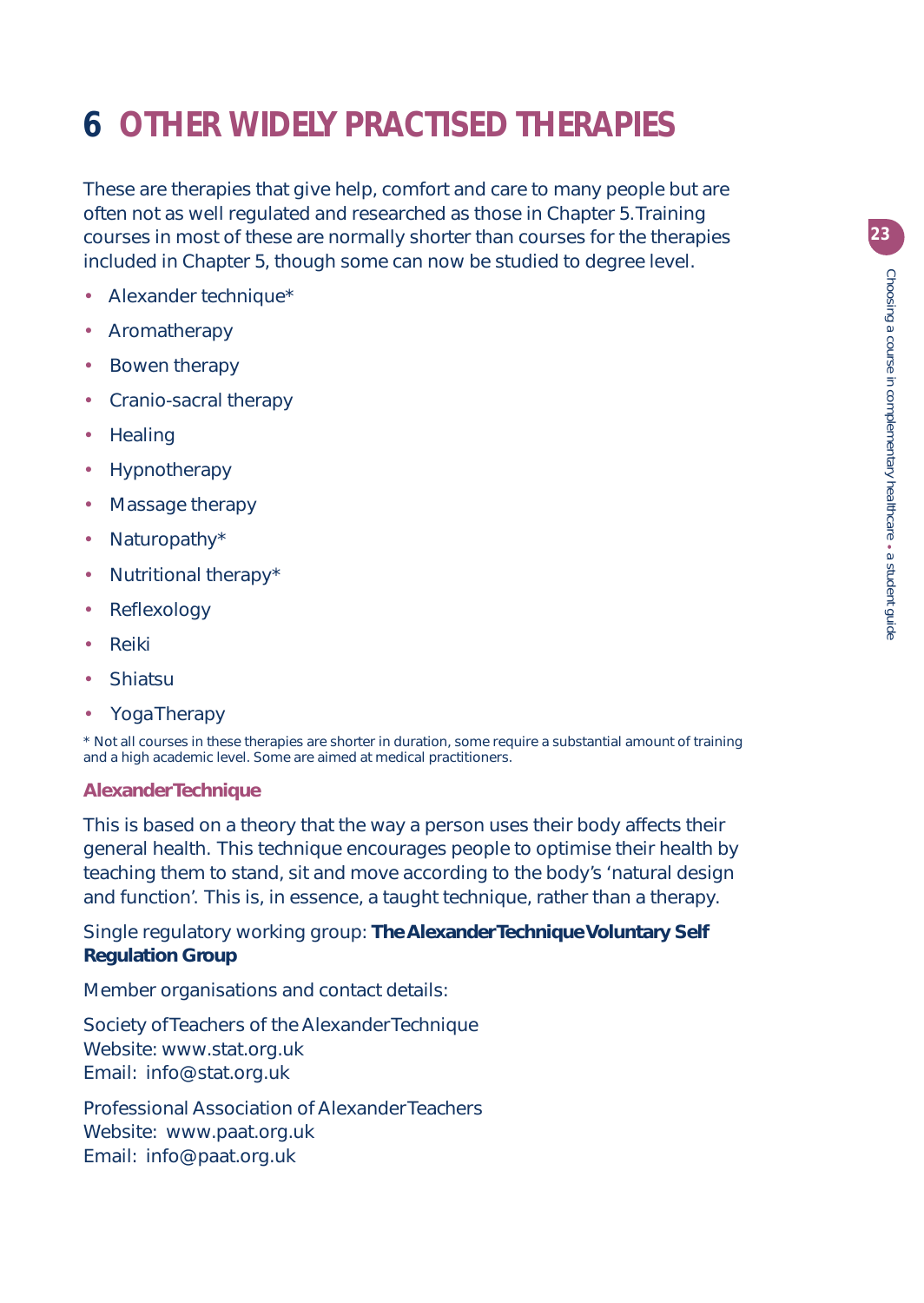Interactive Teaching Method Association Website: www.itm.org.ch

## Alexander Technique International Website: www.ati-net.com

## **Aromatherapy**

Aromatherapy is based on the healing properties of essential plant oils. These natural oils are diluted in a carrier oil and usually massaged into the body, but they can also be inhaled, used in a bath or in a cold compress next to the skin. An aromatherapy treatment is mainly used to promote relaxation, treat painful muscular conditions and reduce anxiety.

Single regulatory working group: **The Aromatherapy Regulation Working Group (ARWG)** www.aromatherapy-regulation.org.uk

Member organisations and contact details:

The Aromatherapy Organisations Council (AOC) PO Box 19834 London SE25 6WF Organisations that are members of the AOC: AAPA - Aromatherapy and Allied Practitioners Association AHPI - Association of Holistic Practitioners (International ) Ltd. AMA - Association of Medical Aromatherapists ANM - Association of Natural Medicine APNT - Association of Physical and Natural Therapists ESIPF - English Society de l'Institute Pierre Franchomme, France IFA - International Federation of Aromatherapists IGPP - International Guild of Professional Practitioners IHAF - International Holistic Aromatherapy Foundation RI - Renbardou Institute The British Complementary Medicine Association (BCMA)

The Institute of Complementary Medicine (ICM)

The International Federation of Professional Aromatherapists

Professional Association of Clinical Therapists (PACT – part of the Federation of Holistic Therapists FHT)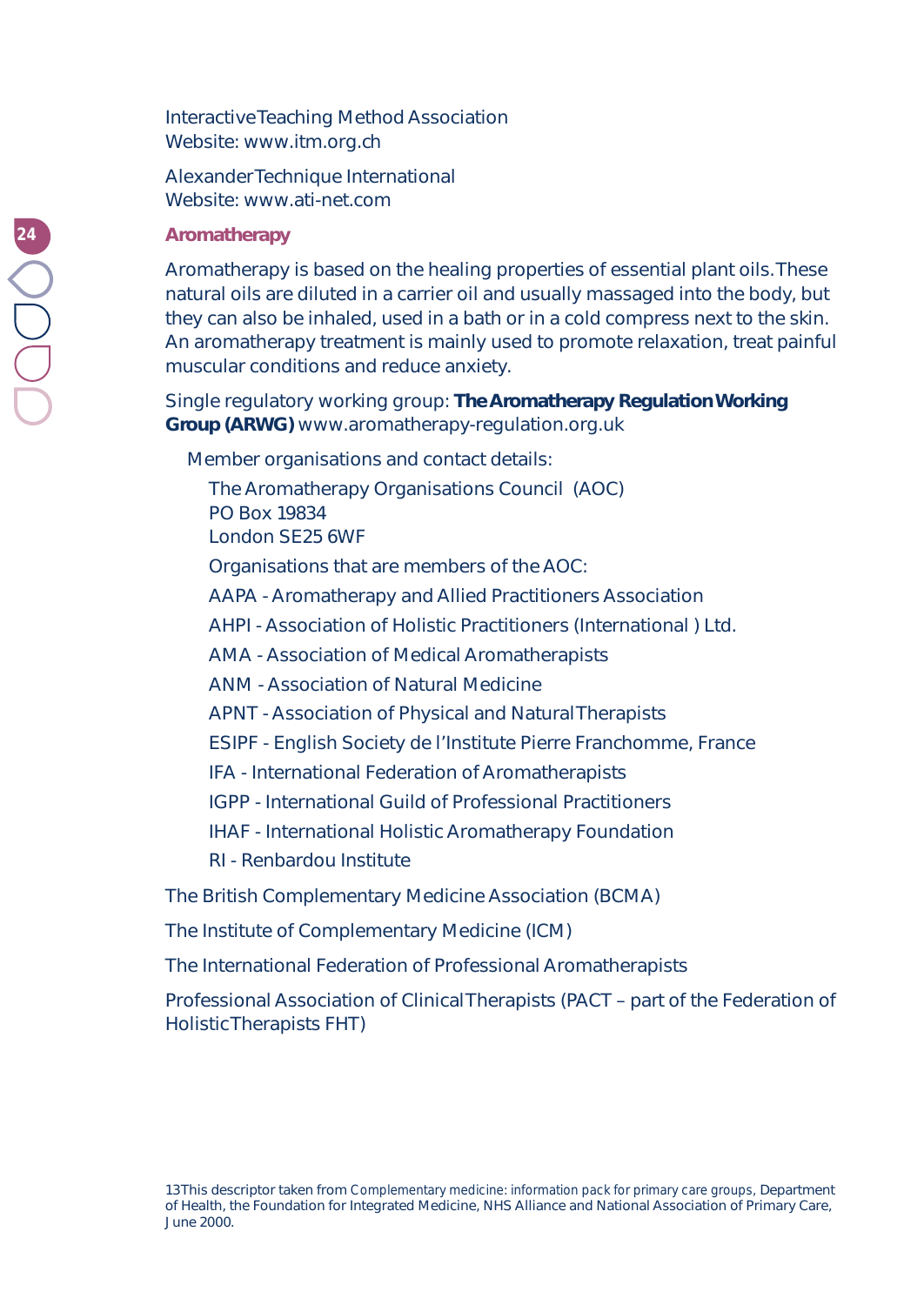## **Bowen therapy 14**

The Bowen technique is a non-manipulative, hands-on therapy that encourages the body to heal, realign and relax itself. The gentle moves of a Bowen treatment stimulate energy flow, promoting the body's own selfhealing resources to restore balance; facilitate lymphatic drainage of toxins and waste products; promote good circulation; release tension and increase mobility. By relaxing the patient physically, it also allows any emotional blocks to be released. During the session the patient is left to absorb the benefits of the therapy, making the subtle adjustments that will help healing and rebalance.

Single regulatory working group: **The Bowen Forum** Website: www.bowen4health.co.uk

Member organisations:

Bowen Practitioners Association

The Bowen Therapists' European Register

The Bowen Association UK

## **Craniosacral therapy 15**

This is a healing approach based on the application of corrective pressure to the cranium and spine. It is believed that disturbances in the flow of cerebrospinal fluid reflect injuries and tension in the body that can be eased by gentle manipulation of the cranial and spinal bones.

Single regulatory working group: **The Cranial Forum** Website: www.cranio.org.uk

## Member Organisations

The Cranio Sacral Society

The Craniosacral Therapy Association of Chartered Physiotherapists

The Craniosacral Therapy Association of the UK

The International Association of CranioSacral Therapists

The International Cranial Association

International Guild of Professional Practitioners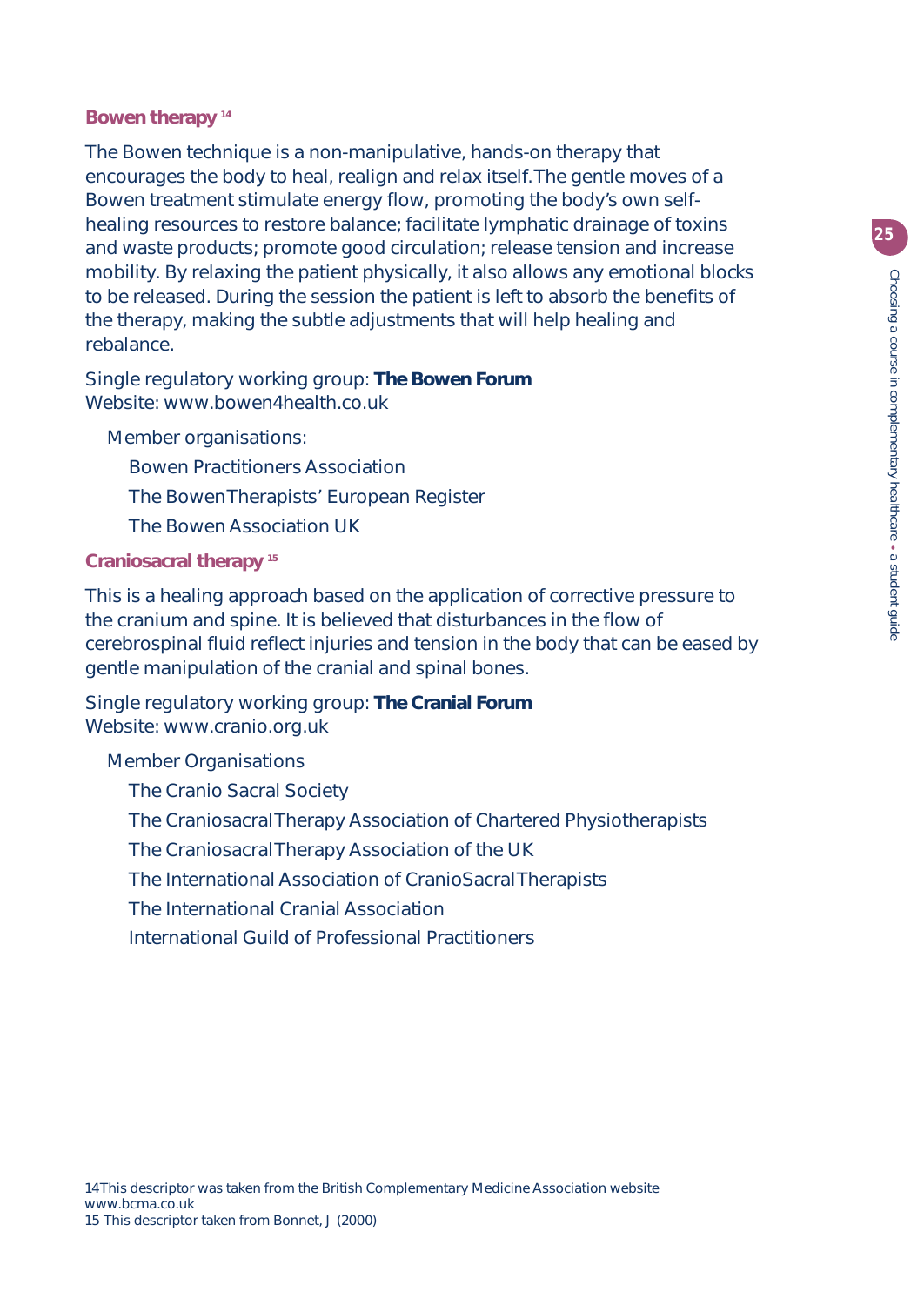#### **Healing**

Healing is sometimes known as the 'laying on of hands'. Healers describe their work as bringing healing energy to the patient by activating natural selfhealing mechanisms, either through the laying on of hands or at a distance by thought or prayer.

Single regulatory working group: **UK Healers** P.O. Box 4137 London W1A 6FE Tel: 01732 862 478 Website: www.ukhealers.info

Member organisations

Association for Therapeutic Healers

Association of Spiritual Healers

British Alliance of Healing Associations

College of Healing

Confederation of Healing Organisations

Foundation of Spiritual Healing and Guidance

Greater World

Harry Edwards Sanctuary

Holistic Healers Association

Insight and Intuition

International Self-Realisation Healing Association

National Federation of Spiritual Healers

Northern Healers Forum

Peacehaven Natural Healing Centre

Spiritualists National Union

United Spiritualists

White Eagle Lodge

White Rose Organisation

World Federation of Healing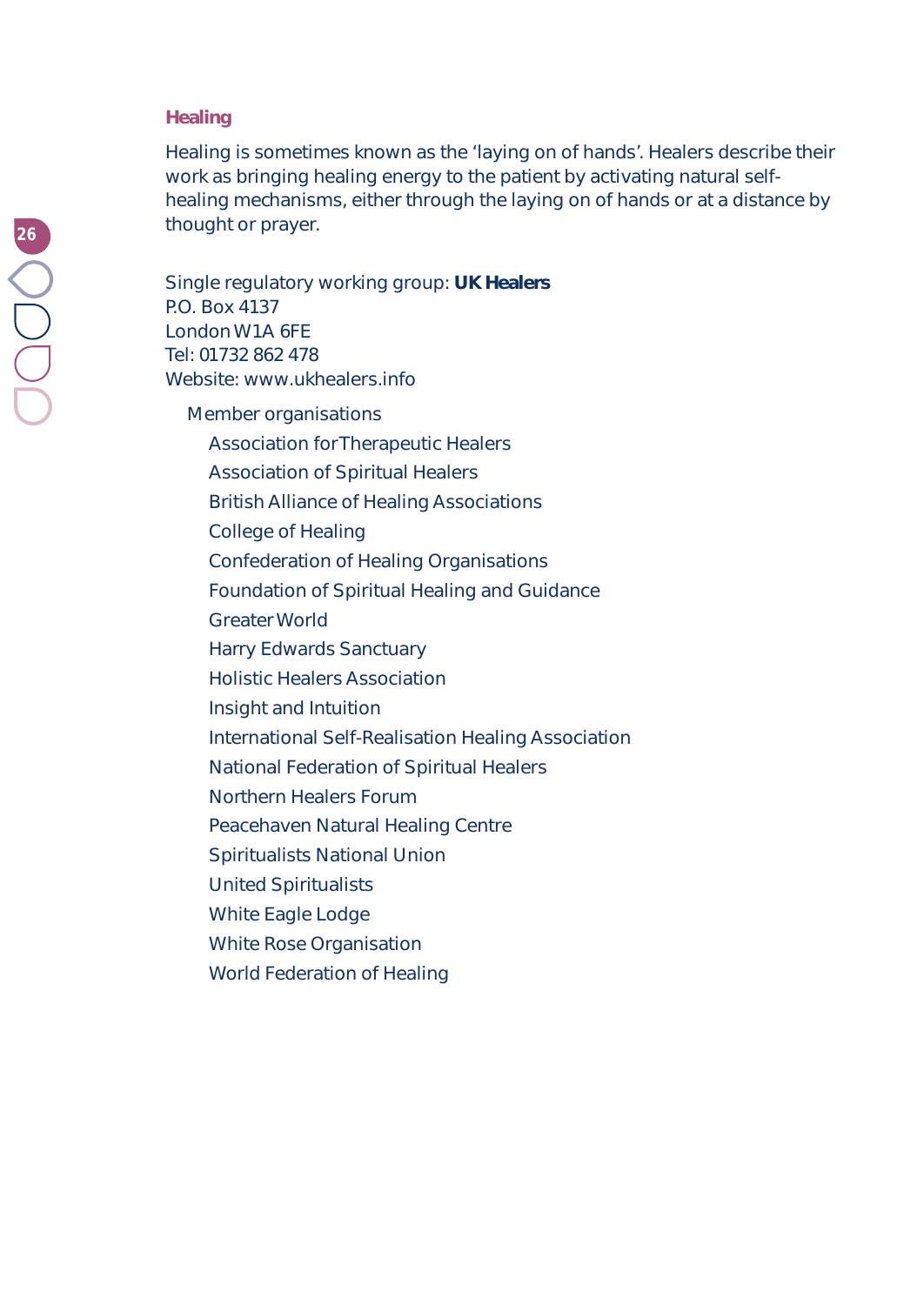## **Hypnotherapy 16**

Hypnotherapy starts with hypnosis, the induction of a deep relaxed state, with increasing suggestibility and suspension of critical faculties. Once in this state, sometimes called a hypnotic trance, patients are given therapeutic suggestions to encourage changes in behaviour or relief of symptoms. Hypnotherapy is used mainly for anxiety, the treatment of asthma or irritable bowel syndrome, changes in health behaviour (such as for smoking or weight loss) and for pain relief.

Medical practitioners who wish to train in hypnotherapy should contact:

## **The British Society of Medical and Dental Hypnosis** (BSMDH)

Tel: 07000 560 309 Website: www.bsmdh.org Email: nat.office@bsmah.org

Trained psychotherapists who wish to train in hypnotherapy should contact:

# **The United Kingdom Council for Psychotherapists** (UKCP) Email: UKCHP@psychotherapy.org.uk

**Massage therapy**

Massage therapy is a system of treatment of the soft tissue of the body using rubbing, kneading and the application of pressure to address aches, pains and musculoskeletal problems. It is often used as a relaxant.

Single regulatory working group: **The General Council for Massage Therapy** (GCMT) Website: www.gcmt-uk.org Email: admin@gcmt-uk.org

Member Organisations<sup>17</sup>

International Guild of Professional Practitioners

London and Counties Society of Physiologists Register of Remedial **Masseurs** 

Massage Therapy Institute of Great Britain

16 Descriptor taken from Bonnet, J (2000). At the time of writing this document hypnotherapy does not have a single representative body. Hypnotherapists train at a large number of establishments and organisations, and standards and costs can vary considerably. This may make it difficult for students to identify appropriate courses. In 2002, a number of hypnotherapy organisations took part in Sector Skills Council and Standard Setting Body (SSB) for Health to develop national occupational standards (NOS) for Hypnotherapy. A copy of the NOS document is available from the Sector Skills Council and Standard Setting Body (SSB) for Health website (see Chapter 7) or by contacting them directly. The NOS provide a benchmark to assess whether the course meets the agreed standards. Some hypnotherapy associations are working together to develop common regulatory standards. Many professional associations have their own standards in place, but these vary across the profession. When approaching professional organisations it is important to note the points made in Chapter 3 about what to look for in a professional regulatory body and to find out if the organisation is a private business as this may affect members' involvement in the decision-making processes.

17 At the time of writing, the Professional Association of Clinical Therapists (PACT) had applied to become a member organisation of the GCMT.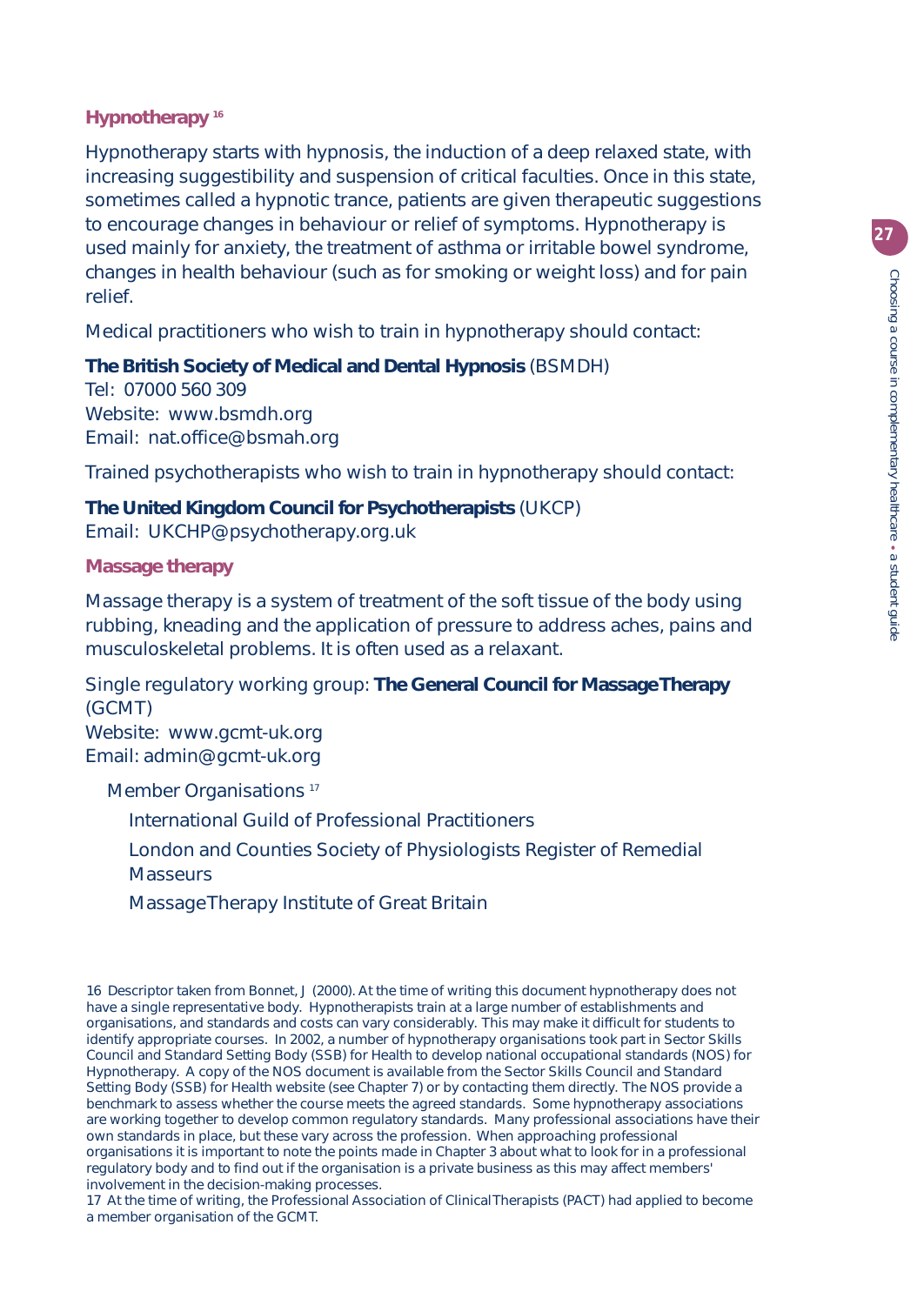Massage Training Institute Scottish Massage Therapists Organisation

**Sports Massage**

Contact the **Sports Massage Association** Tel: 020 7908 3639 Fax: 020 7908 3757 Email: info@sportsmassageassociation.org Website: www.sportsmassageassociation.org

## **Naturopathy**

Naturopathy is a method of treatment based on the principle that the natural laws of life apply inside the body as well as outside. A range of therapies are used including diet, herbal remedies, homeopathy, massage and yoga. In the UK naturopathy has historically been linked with osteopathy.

Single regulatory working group: **Naturopathic Forum** Email: admin@naturopathy.org.uk Website: www.naturopathy.org.uk

Representative organisations British College of Osteopathic Medicine British Naturopathy Association College of Natural Therapy College of Osteopaths Complementary Medical Association General Council and Register of Naturopaths Guild of Naturopathic Iridologists Incorporated Society of Registered Naturopaths KEH London College of Naturopathic Medicine The Plaskett Nutritional Medicine College

## **Nutritional therapy 18**

Practitioners believe that good health is directly related to the quality of food eaten by the individual. Practitioners look for nutritional deficiencies, allergies or intolerances to food, or for factors that can cause poor digestion or absorption in the stomach or intestine. Treatment involves dietary change and may include the use of herbal remedies, vitamins or minerals.

Single regulatory working group: **Nutritional Therapy Council** Details of the NTC can be found on the website: www.nutritionalmed.co.uk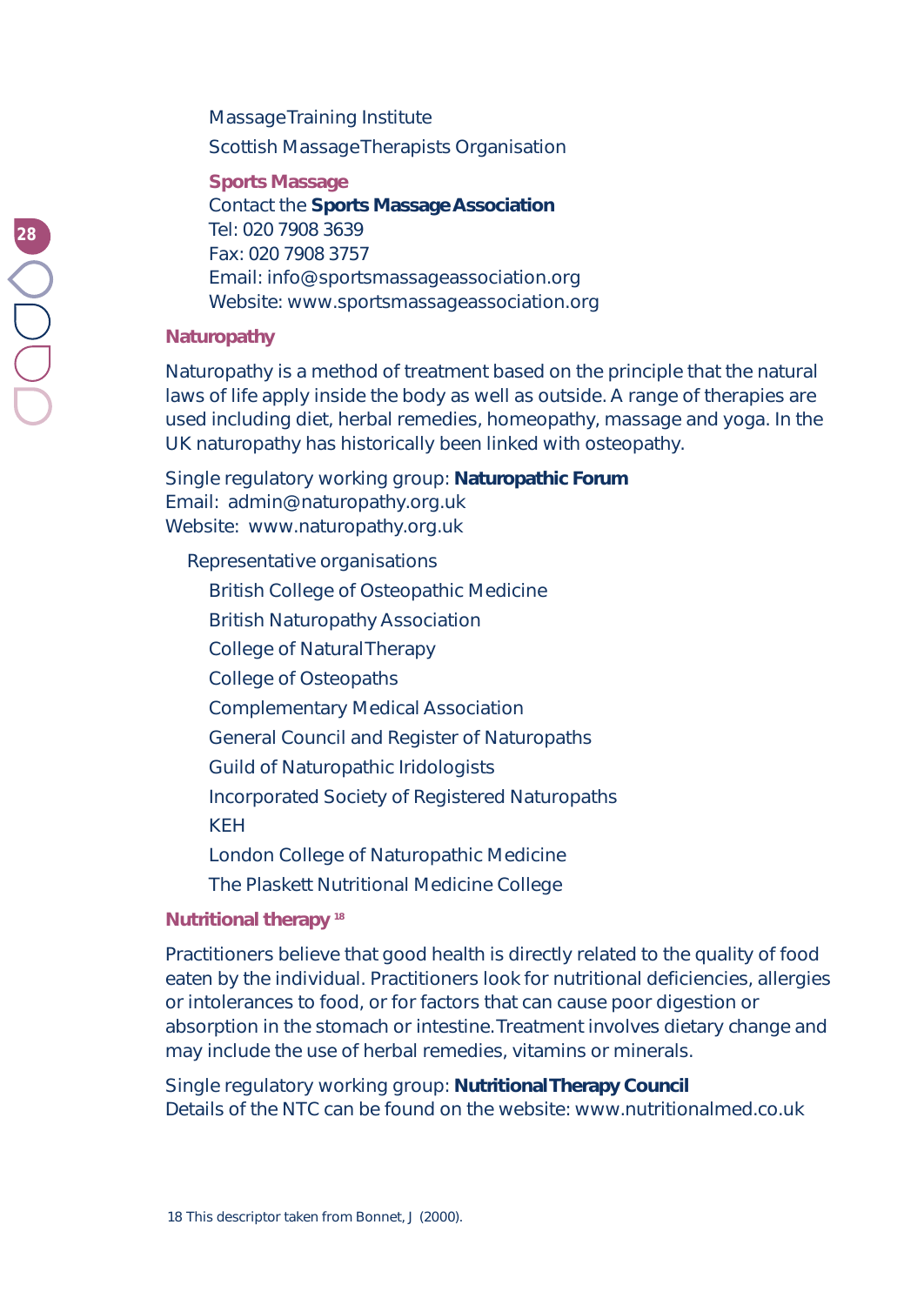Member organisations:

British Association of Nutritional Therapists Website: www.bant.org.uk

International Guild of Professional Practitioners

Register of Nutritional Therapists Website: www.nutritionalmed.co.uk

**Reflexology \***

Reflexology is based on the principle that there are reflex areas in the feet and hands which correspond to all of the glands, organs and parts of the body. By stimulating these reflexes, many health problems are aided in a natural way. It is frequently used to relieve stress and tension.

Single regulatory working group: **The Reflexology Forum** PO Box 2367 South Croydon Surrey CR2 7ZE 0800 037 0130 email: reflexologyforum@aol.com

Member organisations

Association of Reflexologists British Reflexology Association Centre for Clinical Reflexology International Federation of Reflexologists International Guild of Professional Practitioners International Institute of Reflexology Professional Association of Clinical Therapists Reflexologists Society Reflexology Practitioners Association Scottish Institute of Reflexology

## **Reiki 19**

Reiki means universal energy and the practice of reiki involves tapping into this energy and transferring it for the benefit of the receiver, to stimulate the body's own natural healing potential. During a treatment the practitioner places their hands in a series of positions on or over the patient's body.

Single regulatory working group: **Reiki Regulatory Working Group** Sequoia Elton Road Hertford, Hertfordshire SG14 3DW Tel: 01992 587169 Fax: 01992 582509 email: marirav@aol.com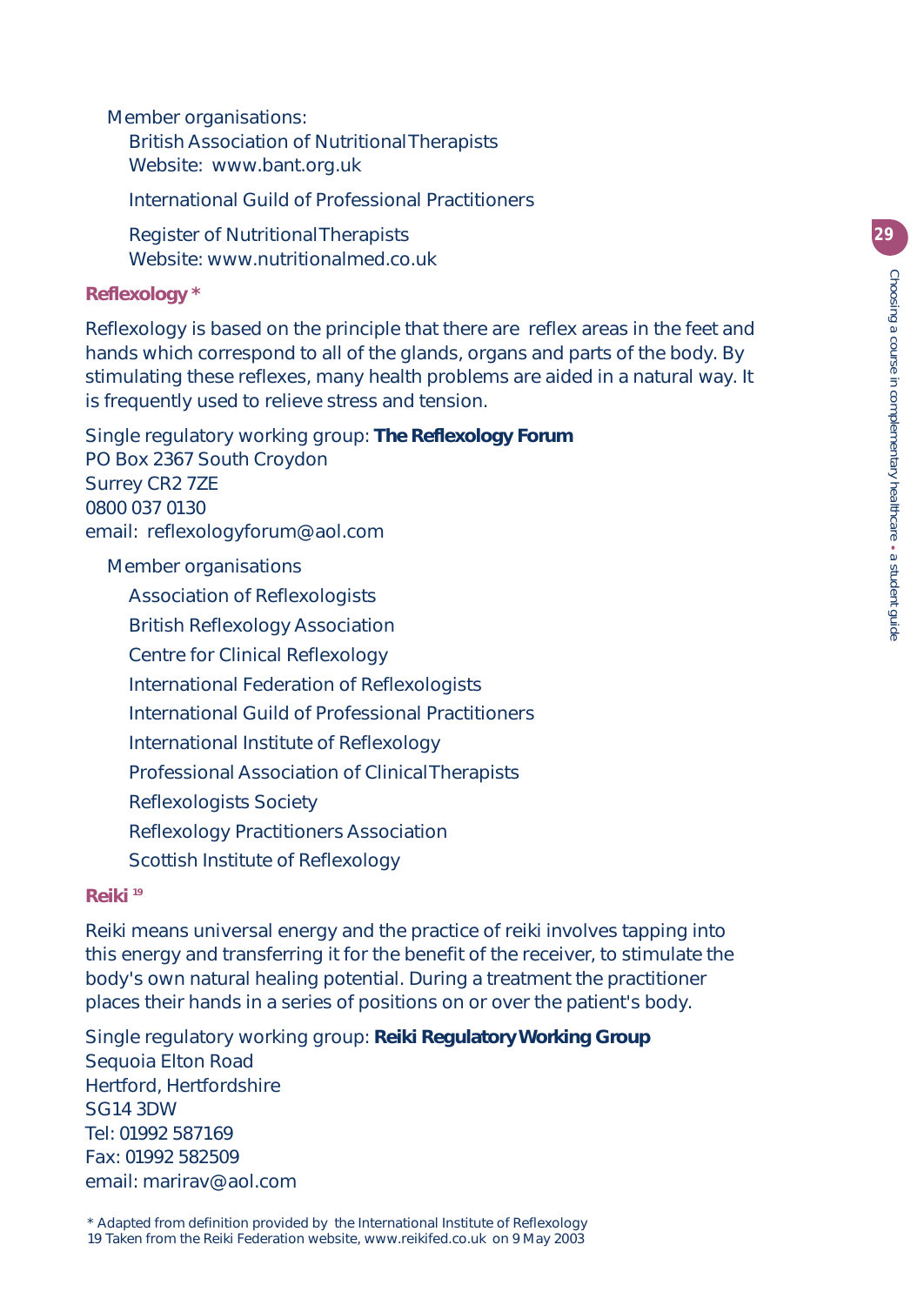### **Shiatsu 20**

Shiatsu is a traditional hands-on Japanese healing therapy. It is used to help in a wide range of conditions, from specific injuries to more general symptoms of poor health. The philosophy underlying Shiatsu is that vital energy (known as Ki in Japanese) flows throughout the body in a series of channels called meridians. For many different reasons Ki can stop flowing freely and this then produces a symptom. A variety of techniques are used to aid energy flow. These may include gentle holding, pressing with palms, thumbs, fingers, elbows, knees and feet on the meridians and, when appropriate, more dynamic rotations and stretches.

Single regulatory working group: **The General Shiatsu Council** Email: Rosewell@cix.co.uk

Contributing organisations

College of Oriental Medicine

- Federation of Clinical Shiatsu Practice
- Independent Professional Therapists International
- International Guild of Professional Practitioners
- International Shiatsu Commission
- Shiatsu International
- Shiatsu International Association
- Shiatsu Society
- South West College of Oriental Medicine
- Zen School of Shiatsu

## **Yoga Therapy 21**

Yoga is an intrinsic part of the ancient Indian system of ayurveda. Yoga therapy, as practised in the UK, occurs when a trained yoga therapist sees a student or group with the primary aim of addressing a health issue, be that physical, mental or emotional, specific to that student or group, based on the principles of yoga practice.

For information on the **Yoga Therapy Forum** contact: Dr Tim Naylor Email: timnaylor@btinternet.com

#### **Other therapies**

Details of professional organisations that register practitioners of other complementary therapies as well as those therapies listed above can be found in Mills and Budd 2000.

Single regulatory working groups are continually emerging. For an up to date list contact: The Prince of Wales's Foundation for Integrated Health. If you would like to receive a free regulation news update by email, contact Anna Thomson (anna@fihealth.org.uk) at The Prince of Wales's Foundation for Integrated Health.

<sup>20</sup> Descriptor adapted from the Shiatsu Society website www.shiatsu.org

<sup>21</sup> Descriptor adapted from the definition provided by T Naylor, Yoga Therapy Forum 2003.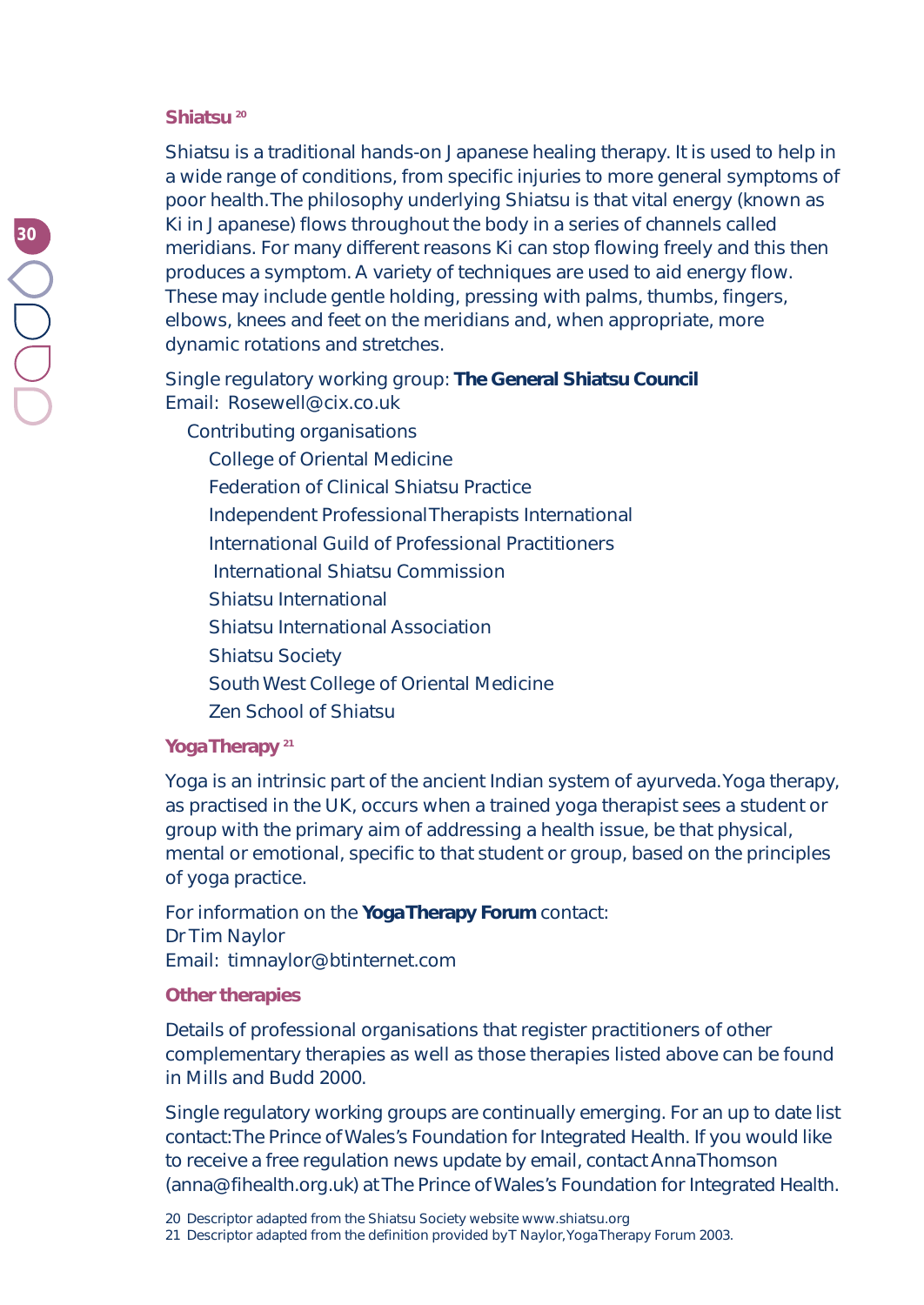# **7 FURTHER SOURCES OF INFORMATION**

# **7.1 Qualifications and standards**

## **Council for the Curriculum, Examinations and Assessment (Northern Ireland)**

29 Clarendon Road Clarendon Dock Belfast, BT1 3BG Tel: +44 (0)28 9026 1200 Fax: +44 (0)28 9026 1234 Website: www.ccea.org.uk Email: info@ccea.org.uk

**Qualifications and Curriculum Authority (For England)** QCA Customer Services 83 Piccadilly London W1J 8QA Enquiry Line: (020) 7509 5556 Fax: (020) 7509 6666 Minicom: (020) 7509 6546 Website: www.qca.org.uk

## **Qualifications Curriculum and Assessment Authority for Wales**

Castle Buildings Womanby Street Cardiff CF10 1SX Tel: 029 2037 5400 Fax: 029 2034 3612 Email: info@accac.org.uk Website: www.accac.org.uk

**Scottish Qualifications Authority** Hanover House 24 Douglas Street Glasgow G2 7NQ

Ironmills Road Dalkeith Midlothian EH22 1LE

SQA Helpdesk: 0141-242 2214 Fax: 0141-242 2244 Email: helpdesk@sqa.org.uk Website: www.sqa.org.uk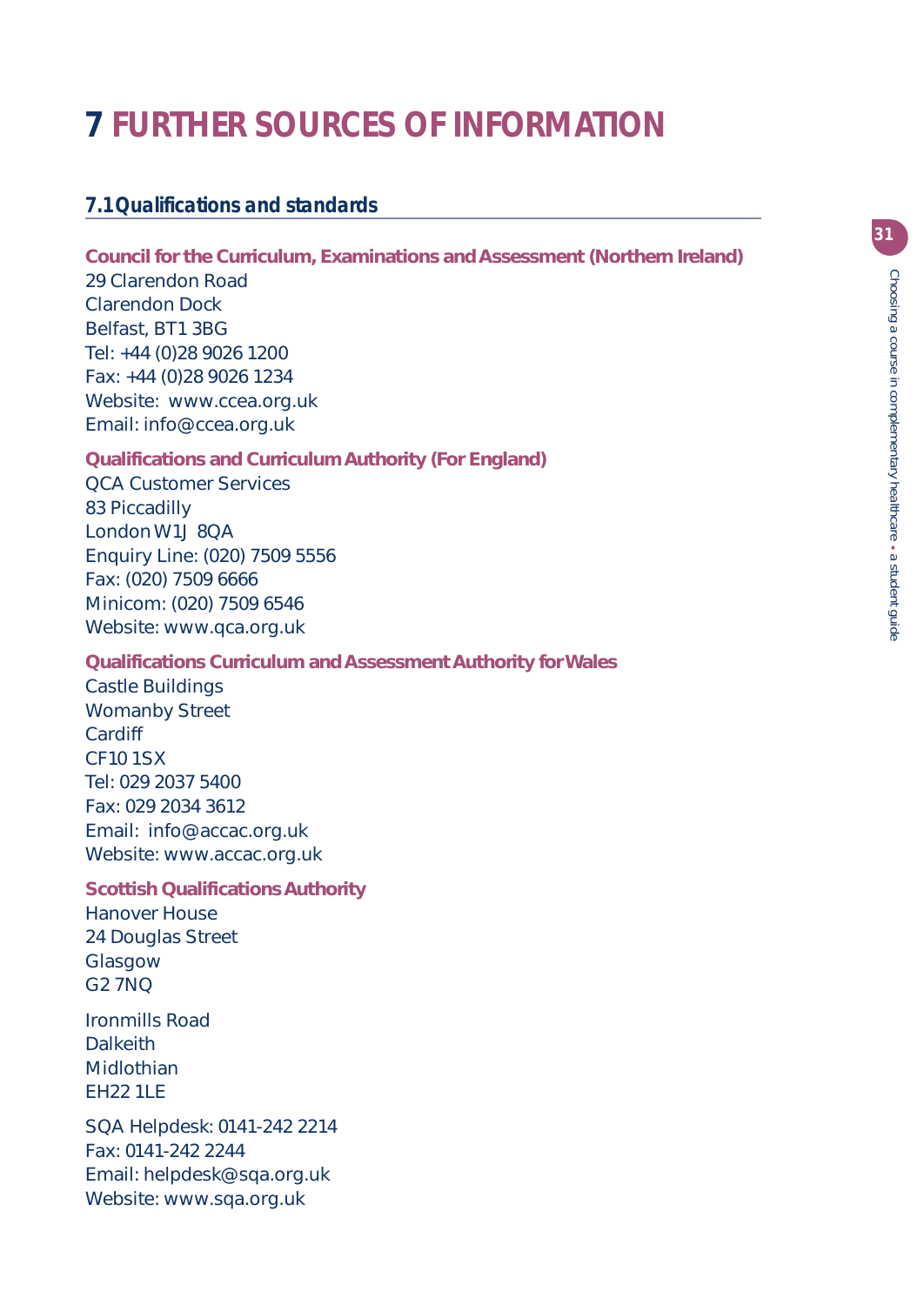**Skills for Health**  Goldsmiths House Broad Plain Bristol BS2 0JP Tel: 0117 9221155 Email: office@skillsforhealth.org.uk Website: www.skillsforhealth.org.uk

# **7.2 Information about research into complementary medicine**

**Research Council for Complementary Medicine** 27a Devonshire Street, London W1G 6PN Tel: 020-7935-7499 Website: www.rccm.org.uk

# **7.3 Course and career information**

**Complete Guide to Further Education Courses in the UK** By Beryl Dixon; published by Hobsons plc in September 2002 ISBN: 1860179258

**Floodlight**  Website: www.floodlight.co.uk. General information about courses in London

**NHS Careers** Website: www.nhscareers.nhs.uk A useful site to search for post registration courses in complementary therapies for conventional health practitioners

**Occupations 2003**  By Peter Turvey; published by Careers and Occupational Information Centre in October 2002 ISBN 0861108345 Gives general careers advice and includes section on complementary therapies

**University and Colleges Admissions Service** Tel: +44 (0)870 1122211 email: enquiries@ucas.ac.uk for an automated response General enquiries: Tel: +44 (0) 1242 222444 Website: www.ucas.ac.uk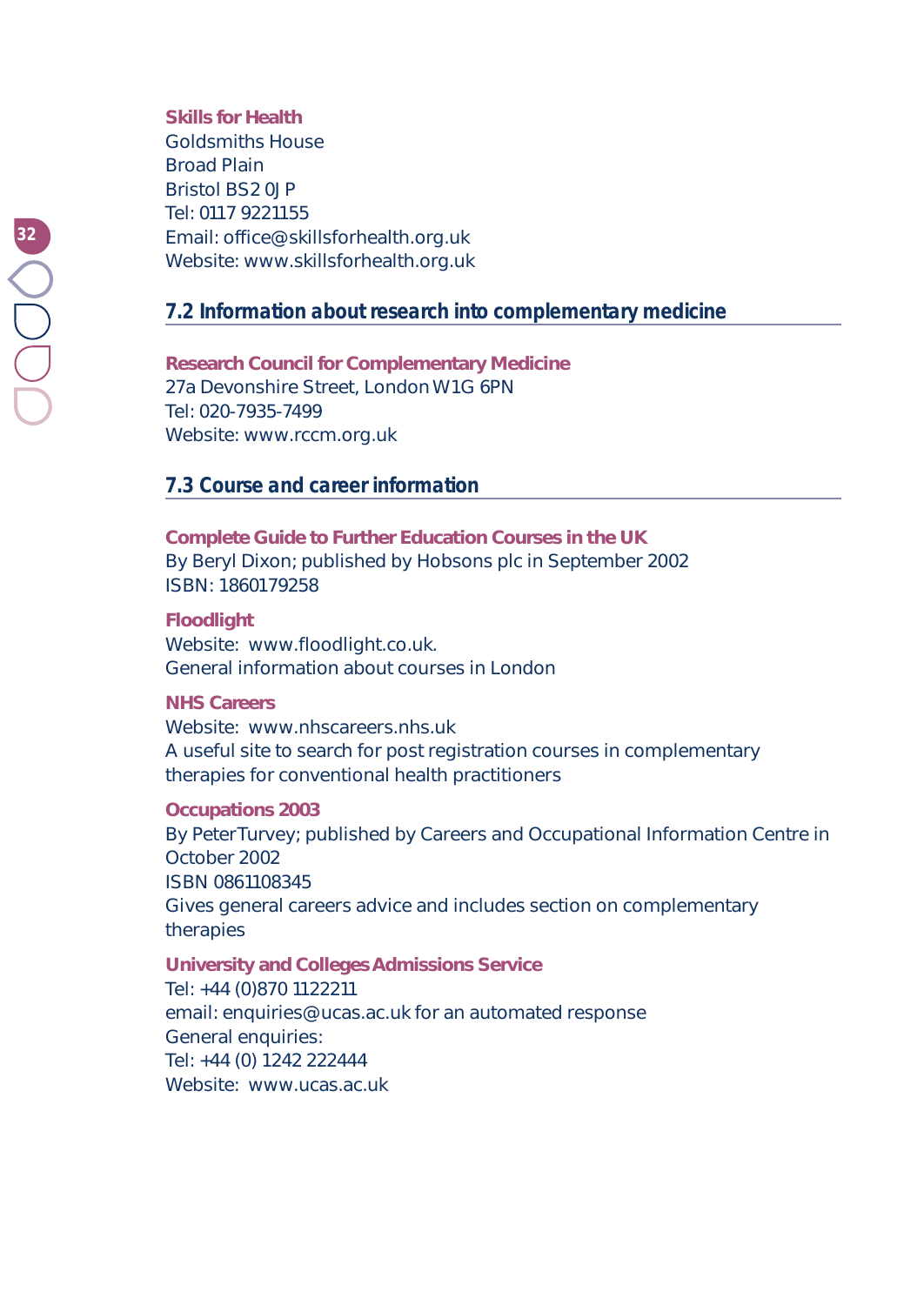## **7.4 Information about sources of funding**

**Government education departments**

For students living in England and Wales:

**Department for Education and Skills higher education student support**  This website is for students living in England and Wales who want to know what financial help is available to them as higher education students Website: www.dfes.gov.uk/studentsupport

Students in Northern Ireland have to make their applications for support through their local Education & Library Board:

**Belfast Education and Library Board** 40 Academy Street Belfast BT1 2NQ Belfast ELB Website: www.belb.co.uk

#### **Western Education and Library Board**

Campsie Road 1 Hospital Road **Omagh** BT79 OAW Website: www.welbni.demon.co.uk/

## **North Eastern Education and Library Board**

County Hall 182 Galgorm Road Ballymena BT42 1HN Website: www.neelb.org.uk/

#### **South Eastern Education and Library Board**

Grahamsbridge Road Dundonald Belfast BT16 OHS Website: www.seelb.org.uk

**Southern Education and Library Board** 3 Charlemont Place Armagh BT61 9AX Website: www.selb.org

**33**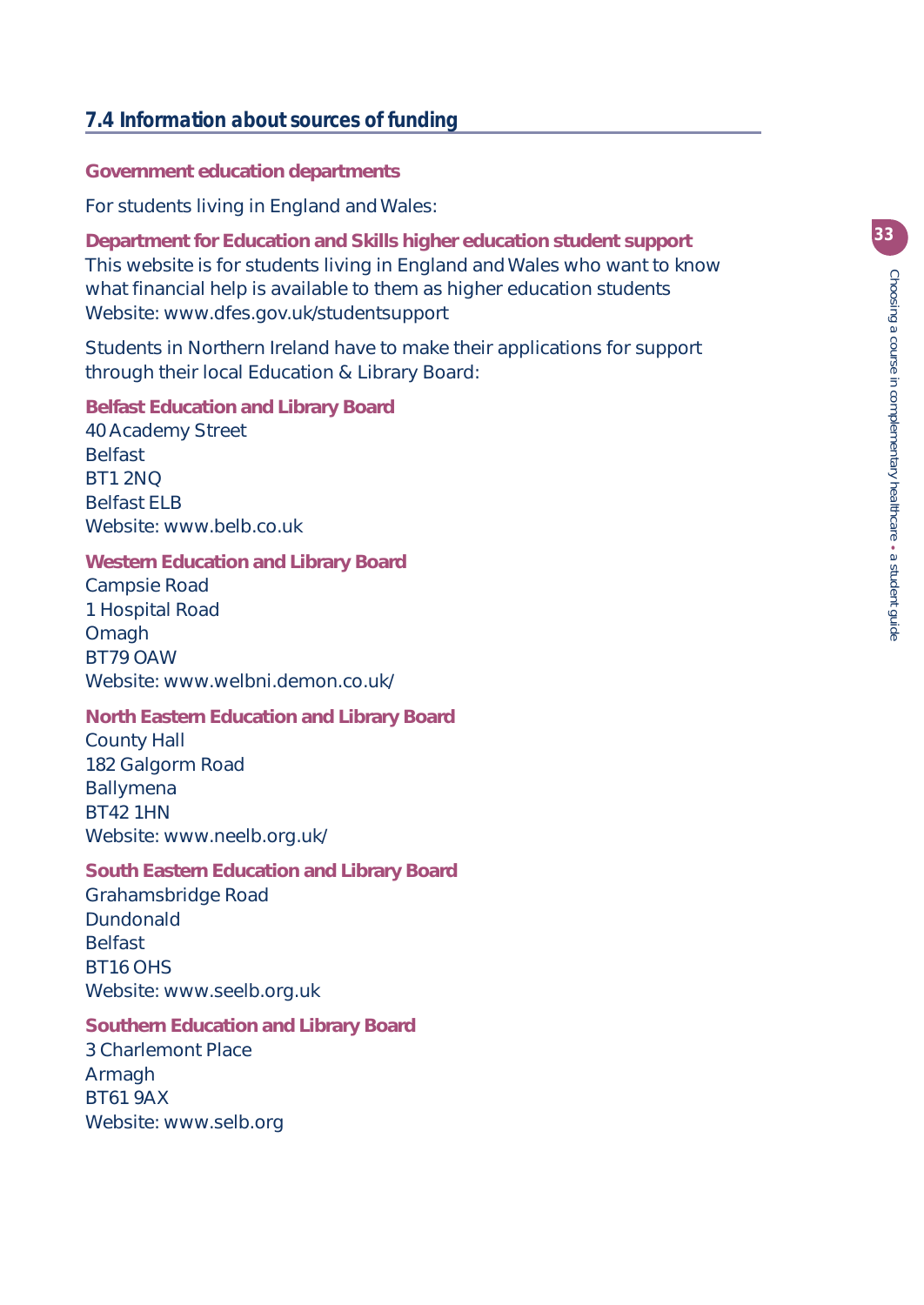#### **The Student Awards Agency for Scotland**

For students living in Scotland who want to know what financial help is available to them as higher education students and to make applications for support.

3 Redheughs Rigg South Gyle Edinburgh EH12 9YT Website: www.student-support-saas.gov.uk/

## **Other organisations**

#### **Career Development Loans**

These loans are made to cover the cost of fees, books, materials and living costs for 24 months. Applicants need to be 18 years or older and intending to participate in a job related course. Tel: 0800 585 505 Website: www.lifelonglearning.co.uk/cdl/index

#### **Citizens Advice Bureau**

They have a database of local charities and trusts, who may be able to provide grants for students. Look in your local telephone directory for your nearest office.

#### **Educational Grants Advisory Service (EGAS)**

Provides information on charitable institutions who may be able to assist students.

Tel: 0207 249 6636

## **Further education student support**

This website, which also comes in the form of a booklet *Money to Learn*, aims to tell you everything you need to know about how to get financial support while you're studying.

Website: www.lifelonglearning.co.uk/moneytolearn

## **Scholarship Search UK**

A freely searchable web-based database of undergraduate scholarships offered by academic institutions, commercial organisations and charitable trusts.

Website: www.scholarship-search.org.uk

**Student Loans Company Ltd.**

Information on loans for higher education students. Website: www.slc.co.uk in the UK.

In addition, some complementary therapy professional bodies, such as the Society of Homeopaths and the General Osteopathic Council, may be able to provide some support (usually in the form of small loans) to applicants who are facing financial difficulties. Contact the professional body direct for advice.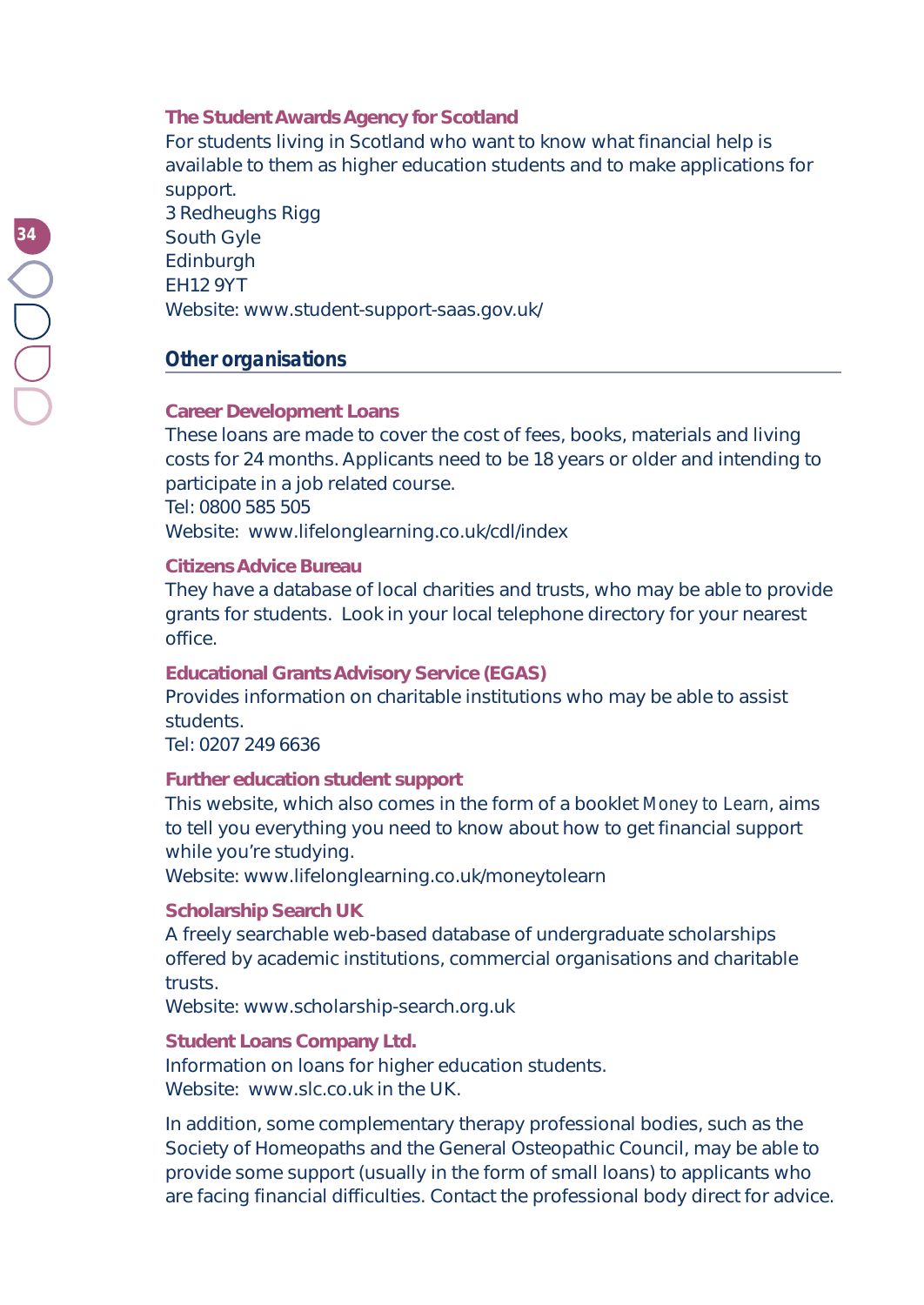# **8 REFERENCES**

Bonnet, J. *Complementary medicine: information pack for primary care groups.* Department of Health, Foundation for Integrated Medicine, NHS Alliance and National Association of Primary Care, 2000.

Chartered Society of Physiotherapy. *Physiotherapy and Complementary Medicine,* Information Paper number PA48, CSP, October 2002. Website: www.csp.org.uk

Dr Foster. *Good Complementary Therapist Guide*, Vermillion, London 2002

House of Lords Select Committee on Science and Technology. *Complementary and Alternative Medicine*. Paper 123 of Session 1999-2000, London, The Stationery Office. ISBN 010 483100 6

Mills S and Budd S. *Professional Organisation of Complementary and Alternative Medicine in the United Kingdom 2000,* Centre for Complementary Health Studies, University of Exeter 2000. ISBN 0 9531757 15

Ong C K and Banks B. *Complementary and alternative Medicine: the consumer perspective.* Occasional paper no 2. The Prince of Wales's Foundation for Integrated Health, 2003. ISBN 0 9539453 2 4

Rankin-Box D, ed. *The Nurse's Handbook of Complementary Therapies*, Balliere Tindall. Royal College of Nursing, 2001

Rowlands B. *The Which Guide to Complementary Medicine*. Which? Ltd, 1997. ISBN 085202634X

Royal College of Midwives. *Complementary Therapies and Midwifery*, position paper 10a, December 1999 Website: www.rcm.org.uk

Russo, H. *Integrated Healthcare: a guide to good practice*. Foundation for Integrated Medicine, 2000

Tiran D and Mack S. eds. *Complementary Therapies for Pregnancy and Childbirth.* 2nd edition, Balliere Tindall, 2000

Zollman C and Vickers AJ, ed. *ABC of Complementary Medicine*. BMJ Books, 1999

**35**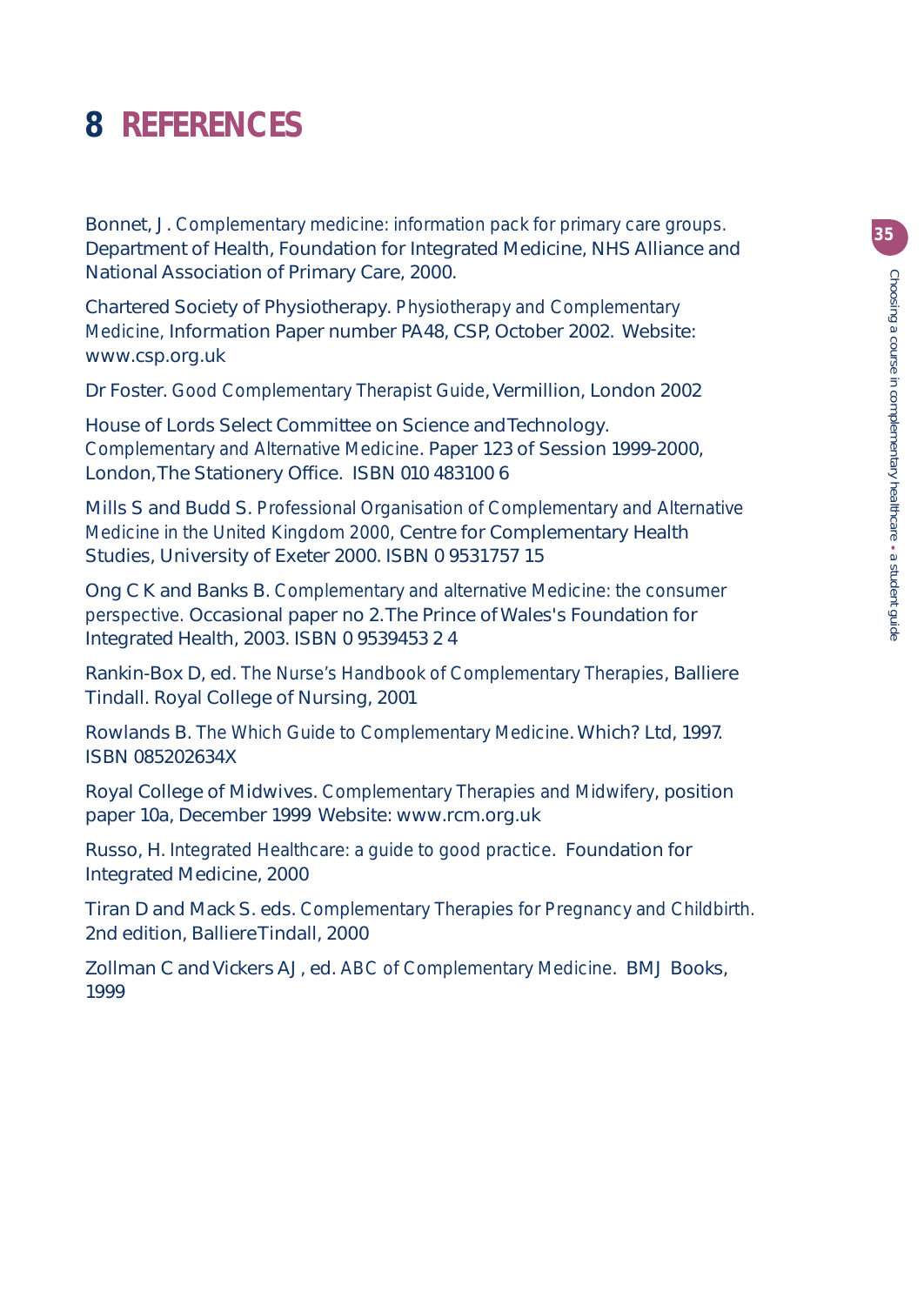# **9 APPENDICES**

# **National qualifications framework excluding degrees**

## **External qualifications**

External qualifications are:

- (i) academic or vocational in nature, but do not include academic qualifications at first degree level or any comparable or higher level
- (ii) authenticated or awarded by an outside body

For a list of the qualifications in complementary therapies currently accredited on the national framework contact the Qualifications and Curriculum Authority www.qca.org.uk

External qualifications are regulated by the following authorities:

*England* Qualifications and Curriculum Authority (QCA) regulates all external qualifications.

*Northern Ireland* the Council for the Curriculum, Examinations and Assessments (CCEA) regulates external qualifications offered to full time students up to age 19, all other external qualifications are regulated by QCA.

*Scotland* The Scottish Qualifications Authority (SQA) regulates all external qualifications.

*Wales* The Qualifications, Curriculum and Assessment Authority for Wales (ACCAC) regulates all external qualifications except National Vocational Qualifications (NVQs), which are regulated by QCA.

The regulatory authorities are in the process of revising the national qualifications framework for England, Wales and Northern Ireland. There are three categories of qualifications: general, vocationally-related and occupational. The relationship between these categories is laid out in the table on the next page. Currently, qualifications accredited in complementary therapies are vocationally related and are mainly at level 3 (equivalent to advanced level), though this may well change in the future. There are currently no national vocational qualifications in complementary therapies.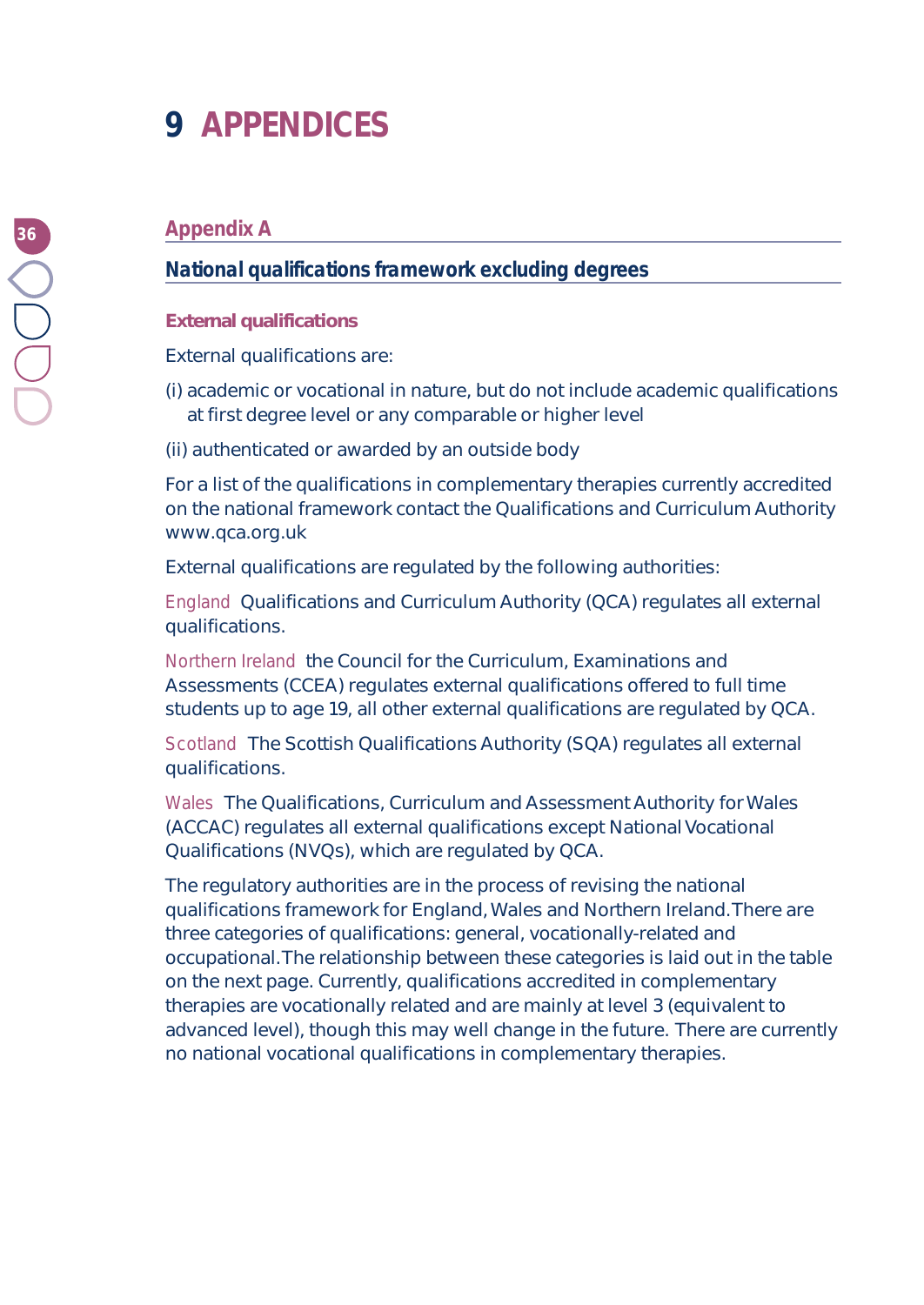|  | <b>The National Qualifications Framework</b> |  |
|--|----------------------------------------------|--|
|--|----------------------------------------------|--|

| Level of             | General                                  |                                               | Vocationally-                                      | Occupational |
|----------------------|------------------------------------------|-----------------------------------------------|----------------------------------------------------|--------------|
| Qualification        |                                          |                                               | related                                            |              |
| 5                    | Higher-level qualifications              |                                               |                                                    | Level 5 NVQ  |
| 4                    |                                          |                                               |                                                    | Level 4 NVQ  |
| 3 advanced level     | A Level                                  | Free-standing<br>mathematics<br>units level 3 | <b>Vocational A</b><br>Level<br>(Advanced<br>GNVQ) | Level 3 NVQ  |
| 2 intermediate level | <b>GCSE</b><br>grade<br>$A^{\star}$ -C   | Free-standing<br>mathematics<br>units level 2 | Intermediate<br><b>GNVQ</b>                        | Level 2 NVQ  |
| 1 foundation level   | <b>GCSE</b><br>Grade<br>$D-G$            | Free-standing<br>mathematics<br>units level 1 | Foundation<br><b>GNVQ</b>                          | Level 1 NVQ  |
| <b>Entry level</b>   | Certificate of (educational) achievement |                                               |                                                    |              |

Details of the national qualifications framework can be found on the QCA website www.qca.org.uk.

# **Definition of NVQ Levels**

## *Level 1*

Competence which involves the application of knowledge and skills in the performance of a range of varied work activities, most of which may be routine or predictable.

# *Level 2*

Competence which involves the application of knowledge and skills in a significant range of varied work activities, performed in a variety of contexts. Some of the activities are complex or non-routine, and there is some individual responsibility and autonomy. Collaboration with others, perhaps through membership of a work group or team, may often be a requirement.

## *Level 3*

Competence which involves the application of knowledge and skills in a broad range of varied work activities performed in a wide variety of contexts, most of which are complex and non-routine. There is considerable responsibility and autonomy, and control or guidance of others is often required.

# *Level 4*

Competence which involves the application of knowledge and skills in a broad range of complex, technical or professional work activities performed in a wide variety of contexts and with a substantial degree of personal responsibility and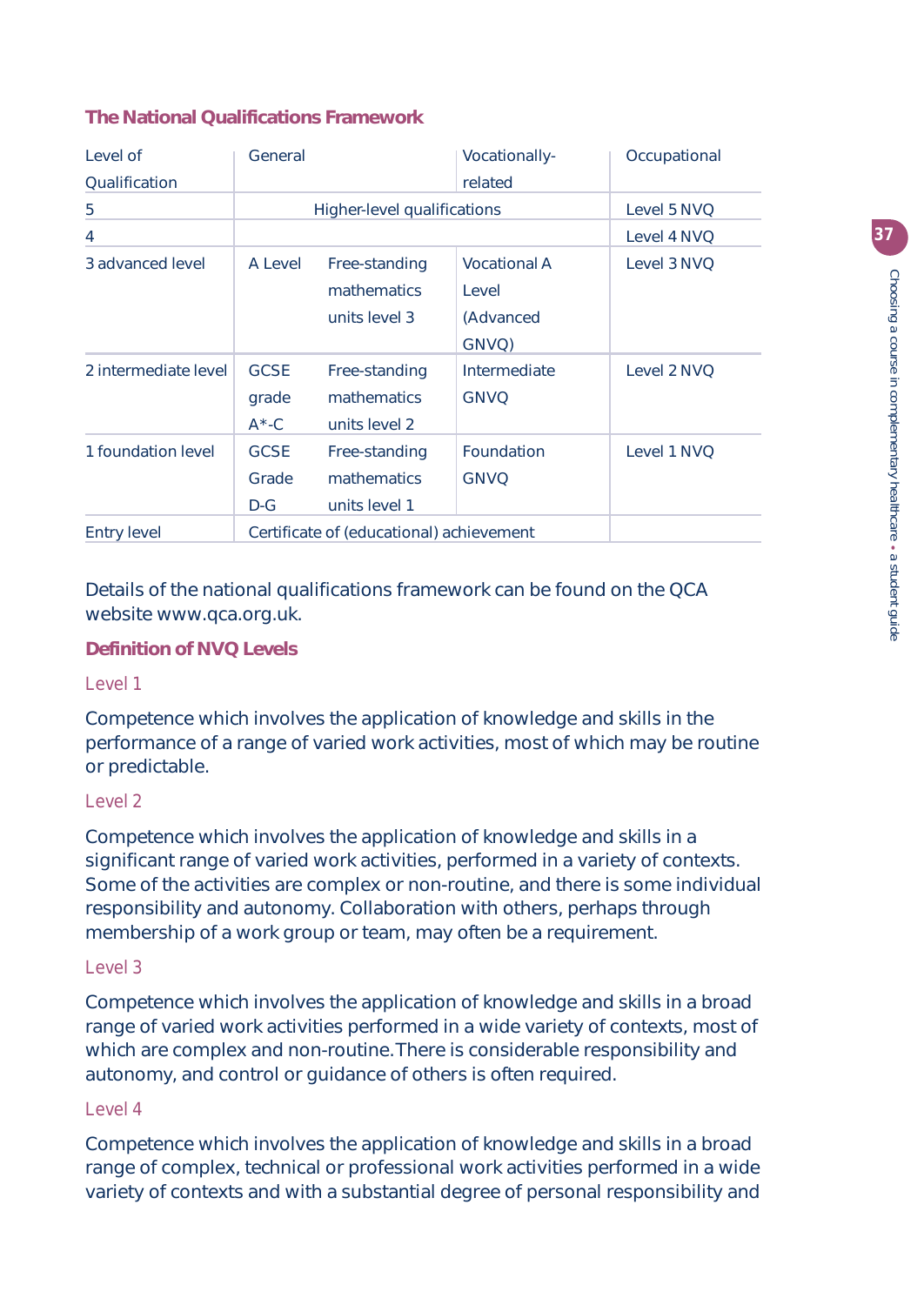autonomy. Responsibility for the work of others and the allocation of resources is often present.

#### *Level 5*

Competence which involves the application of skills and a significant range of fundamental principles across a wide and often unpredictable variety of contexts. Very substantial personal autonomy and often significant responsibility for the work of others and for the allocation of substantial resources feature strongly, as do personal accountabilities for analysis and diagnosis, design, planning, execution and evaluation.

Practitioners in complementary healthcare will often be working at level 4 as the work will include professional work activities and a substantial degree of personal responsibility and autonomy.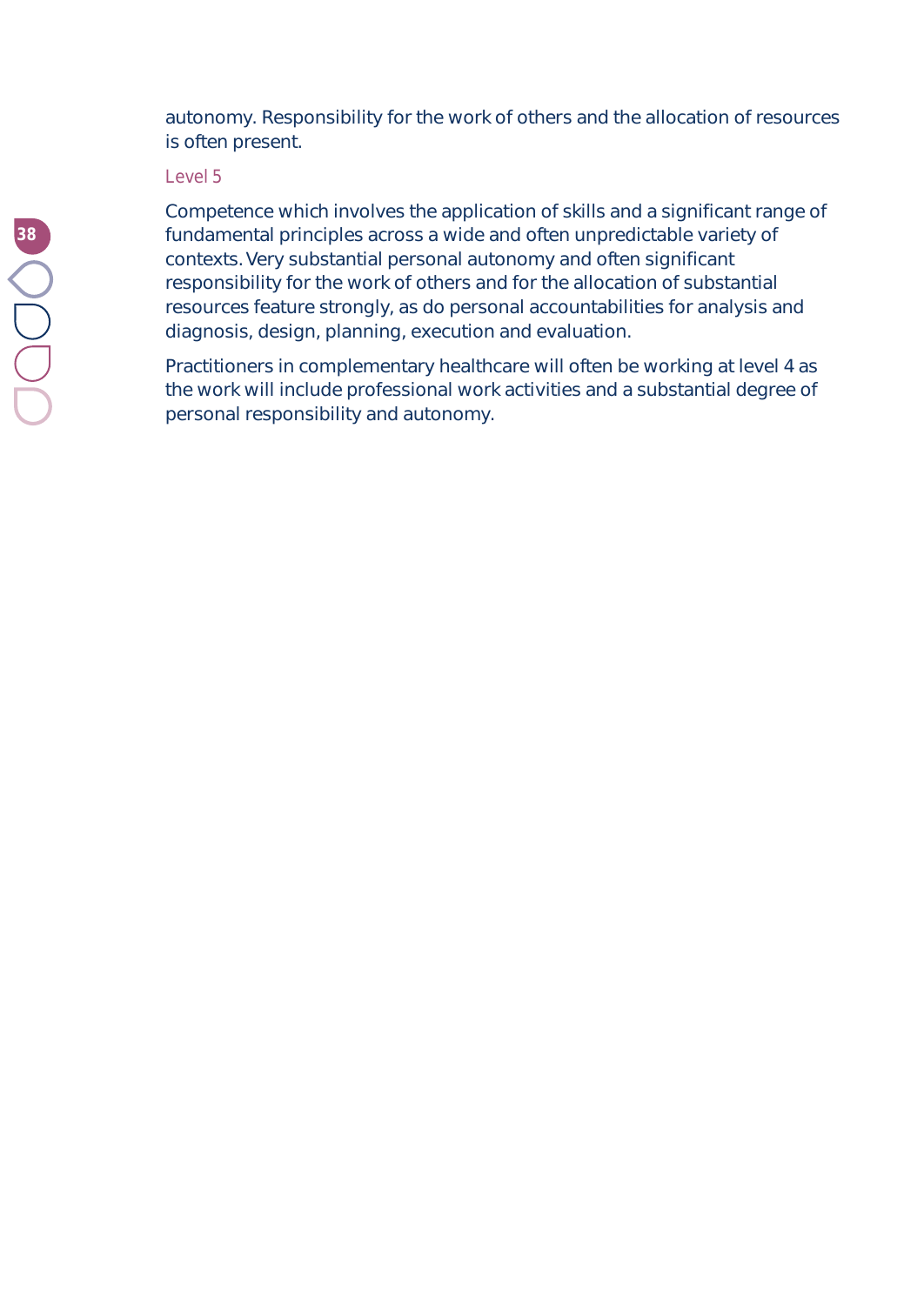# **Appendix B**



22 Excluding courses for those seeking specific professional practice and development courses and qualifications.

**39**